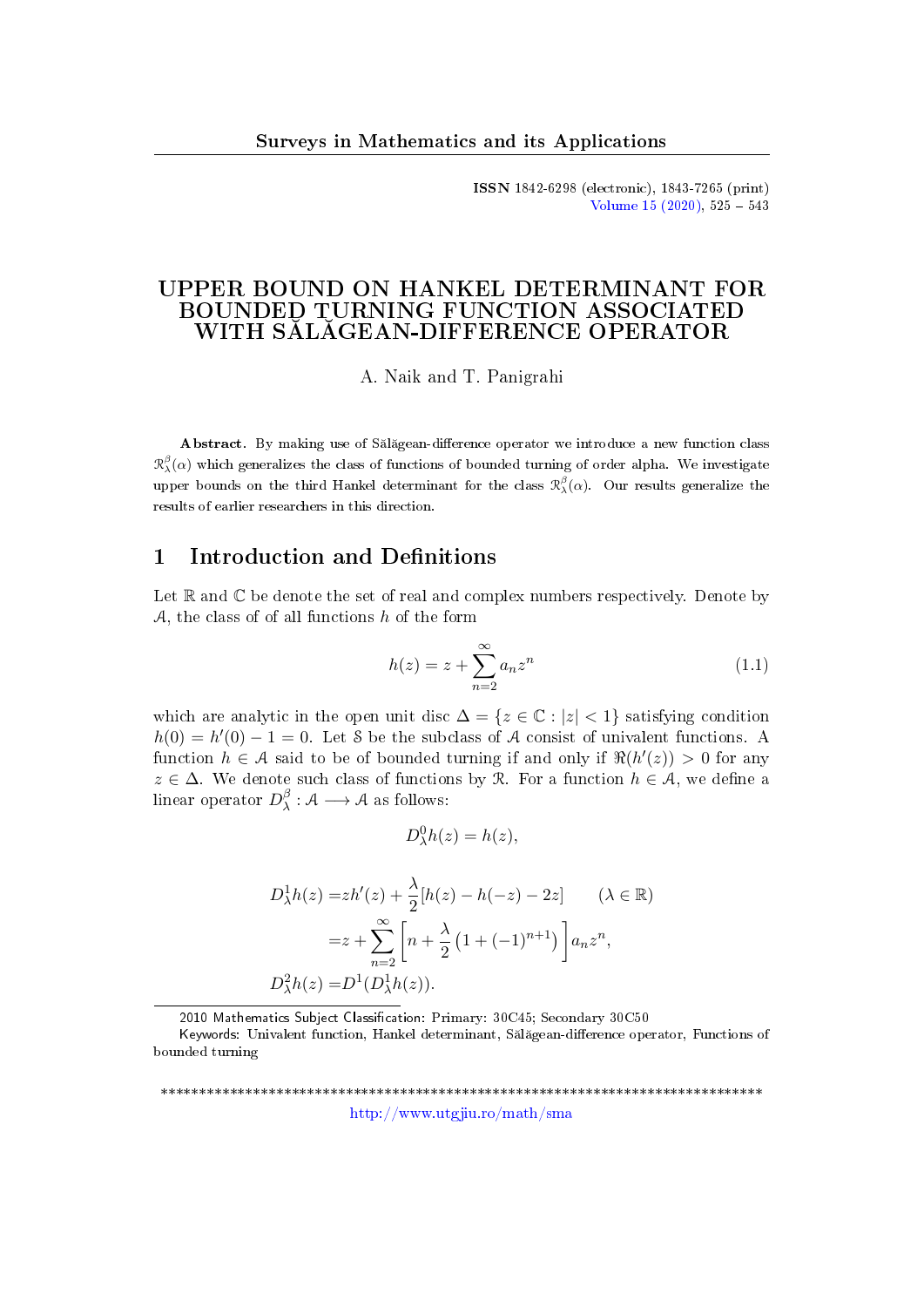In general, for  $\beta \in \mathbb{N}_0 = \{0, 1, 2, 3, \dots\}$ ,

$$
D_{\lambda}^{\beta}h(z) = D_{\lambda}^1(D_{\lambda}^{\beta-1}h(z)) = z + \sum_{n=2}^{\infty} \left[ n + \frac{\lambda}{2} (1 + (-1)^{n+1}) \right]^{\beta} a_n z^n \quad (z \in \Delta). \tag{1.2}
$$

The operator  $D_\lambda^\beta$  $\frac{\rho}{\lambda}$  is known as the Sălăgean-difference operator in literature (see [\[17,](#page-14-0) [18\]](#page-15-0)). This operator is a modified Dunkel operator of complex variables (see[\[8,](#page-14-1) [16\]](#page-14-2)). When  $\lambda = 0$ ,  $D_{\lambda}^{\beta} = D_0^{\beta} = D^{\beta}$  is known as the Sălăgean differential operator (see[\[44\]](#page-17-0)).

Example 1. Let

$$
h(z) = ze^{\frac{z}{2}} = z + \sum_{n=2}^{\infty} \frac{z^n}{2^{n-1}(n-1)!}.
$$

Then

$$
D_1^1 h(z) = z + z^2 + \frac{z^3}{2} + \frac{z^4}{12} + \frac{z^5}{64} + \cdots
$$

Example 2. Let

$$
h(z) = z \left( 1 - \frac{z}{5} \right)^{-2} = z + \sum_{n=2}^{\infty} \frac{n}{5^{n-1}} z^n.
$$

Then

$$
D_1^1 h(z) = z + \frac{4}{5}z^2 + \frac{12}{25}z^3 + \frac{16}{125}z^4 + \cdots
$$

In 1976, Noonan and Thomas [\[32\]](#page-16-0) defined  $q^{th}$  Hankel determinant of function h for  $q \geq 1$  and  $n \geq 1$  as

$$
H_q(n) = \begin{vmatrix} a_n & a_{n+1} \cdots & a_{n+q-1} \\ a_{n+1} & a_{n+2} \cdots & a_{n+q} \\ \vdots & \vdots & \ddots & \vdots \\ a_{n+q-1} & a_{n+q} \cdots & a_{n+2q-2} \end{vmatrix}.
$$

The Hankel determinant plays an important role in the study of singularities (see [\[7,](#page-14-3) [10\]](#page-14-4)). It is useful in showing that a function of bounded characteristic in  $\Delta$ , i.e. a function which is a ratio of two bounded analytic functions with its Laurent series around the origin having integral coefficients, is rational (see [\[5\]](#page-14-5)). Pommerenke [\[37\]](#page-16-1) proved that the Hankel determinant of univalent functions satisfy  $|H_q(n)| <$  $Kn^{-\left(\frac{1}{2}+\beta\right)q+\frac{3}{2}}, \quad (n=1,2,\cdots; \quad q=2,3,\cdots), \text{ where } \beta > \frac{1}{4000} \text{ and } K \text{ depends only}$ on q. Later, Hayman [\[15\]](#page-14-6) proved that  $|H_2(n)| < An^{\frac{1}{2}}$ ,  $(n = 1, 2, \cdots)$ , (A is an absolute constant) for areally mean univalent functions. The study of  $|H_q(n)|$  for various subfamilies of A are of interest for many researchers (see [\[11,](#page-14-7) [32,](#page-16-0) [38\]](#page-16-2). Finding the upper bounds of the Hankel determinants whose elements are the coefficients of univalent and multivalent functions for different values of  $q$  and  $n$  is an interesting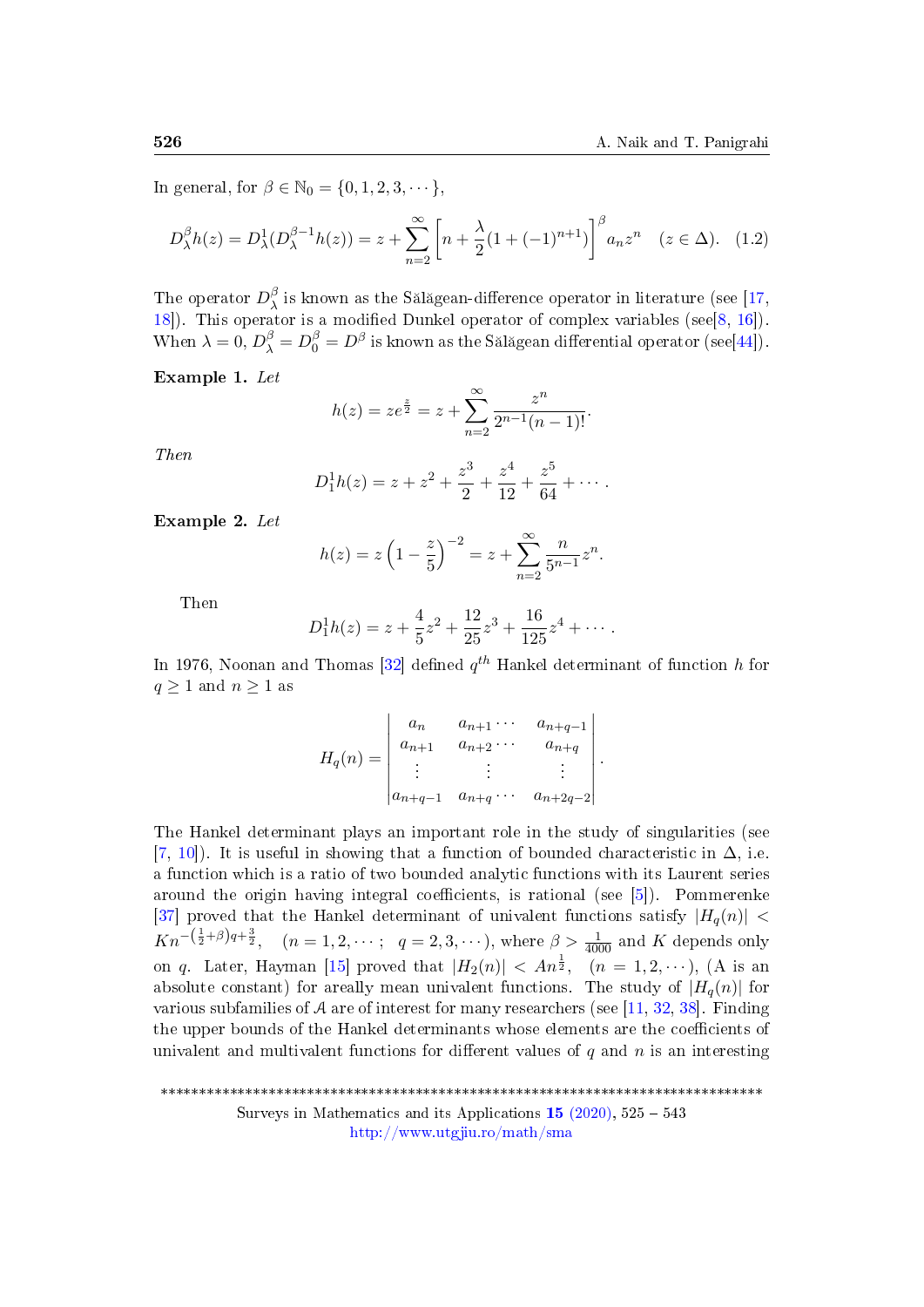area of research in the geometric function theory. For  $q = 2$ ,  $n = 1$ ,  $a_1 = 1$  and  $q = n = 2, a_1 = 1$ , the Hankel determinant respectively reduce to

$$
H_2(1) = \begin{vmatrix} a_1 & a_2 \\ a_2 & a_3 \end{vmatrix} = a_3 - a_2^2
$$

and

$$
H_2(2) = \begin{vmatrix} a_2 & a_3 \\ a_3 & a_4 \end{vmatrix} = a_2 a_4 - a_3^2.
$$

The Hankel determinant  $H_2(1)$  is popularly known as the Fekete-Szegö functional. Fekete-Szegö [\[12\]](#page-14-8) gave a sharp estimate of non-linear functional  $|a_3 - \mu a_2^2|$  for  $\mu$  real. It is a combination of the two coefficients which describes the area problem posed earlier by Gronwall [\[14\]](#page-14-9). The problem of calculating  $max_{h \in \mathcal{F}}|H_2(1)|$  for various compact subfamilies  $\mathcal F$  of  $\mathcal A$  was considered by various researchers (see [\[4,](#page-13-0) [22,](#page-15-1) [23,](#page-15-2) [29,](#page-15-3) [34,](#page-16-3) [35,](#page-16-4) [36\]](#page-16-5)).

Recent research has focused on  $H_2(2)$  for various subclasses of S. Janteng et al. [\[19,](#page-15-4) [20\]](#page-15-5) derived the exact bounds for  $H_2(2)$  for the class of starlike functions  $(8^*)$ , the class of convex functions  $(\mathcal{C})$  and the class of functions whose derivatives have positive real parts (RT) in  $\Delta$ . The bounds obtained for these three classes are  $|H_2(2)| \le$ 1,  $|H_2(2)| \leq \frac{1}{8}$ ,  $|H_2(2)| \leq \frac{4}{9}$  respectively. Lee et al. [\[25\]](#page-15-6) investigated  $H_2(2)$  in the general class  $S^*(\phi)$  of starlike functions with respect to a given function  $\phi$  and in particular obtained the results when  $f \in \mathcal{S}^*(\alpha)$ , the class of starlike functions of order  $\alpha$  ( $|H_2(2)| \leq (1-\alpha)^2$ ), the class  $S_L^*$  of lemniscate starlike functions ( $|H_2(2)| \leq \frac{1}{16}$ ) and the class  $\mathcal{S}_\beta^*$  of strongly starlike functions of order  $\beta$   $(|H_2(2)| \leq \beta^2)$ . Krishna and Ramreddy [\[24\]](#page-15-7) generalized the result of Janteng et al.[\[20\]](#page-15-5) giving the sharp bound of  $H_2(2)$  in the class of starlike and convex functions of  $\alpha$ .

Zaprawa [\[50\]](#page-17-1) showed that if  $f \in T$ , the class of typically real functions, then  $|H_2(2)| \leq 9$ . Ramreddy and Krishna [\[40\]](#page-16-6) obtained the Hankel detrminant for starlike and convex functions with respect to symmetric points. Using Owa and Srivastava operator [\[33\]](#page-16-7)  $\Omega_z^{\delta}$  ( $0 \le \delta \le 1$ ), Mishra and Gochhayat [\[28\]](#page-15-8) introduced the class

$$
\mathcal{R}_{\delta}(\gamma,\alpha) = \left\{ h \in \mathcal{A} : \Re\left(e^{i\gamma} \frac{\Omega_z^{\delta} h(z)}{z}\right) > \alpha \cos \gamma, \quad (|\gamma| < \frac{\pi}{2}, \quad 0 \le \alpha \le 1) \right\}
$$

and obtained the sharp upper bounds for  $H_2(2)$ . Apart from these, many researchers obtained the upper bounds for various subclasses of univalent analytic functions (see  $[2, 6, 21, 30, 42, 43, 47, 49]$  $[2, 6, 21, 30, 42, 43, 47, 49]$  $[2, 6, 21, 30, 42, 43, 47, 49]$  $[2, 6, 21, 30, 42, 43, 47, 49]$  $[2, 6, 21, 30, 42, 43, 47, 49]$  $[2, 6, 21, 30, 42, 43, 47, 49]$  $[2, 6, 21, 30, 42, 43, 47, 49]$  $[2, 6, 21, 30, 42, 43, 47, 49]$  $[2, 6, 21, 30, 42, 43, 47, 49]$  $[2, 6, 21, 30, 42, 43, 47, 49]$  $[2, 6, 21, 30, 42, 43, 47, 49]$  $[2, 6, 21, 30, 42, 43, 47, 49]$  $[2, 6, 21, 30, 42, 43, 47, 49]$  $[2, 6, 21, 30, 42, 43, 47, 49]$  $[2, 6, 21, 30, 42, 43, 47, 49]$ 

In this paper, we focus on third Hankel determinant for  $q = 3$  and  $n = 1$ , denoted by  $H_3(1)$  given by

|                                                                             |  | $ a_1 \quad a_2 \quad a_3 $ |  |
|-----------------------------------------------------------------------------|--|-----------------------------|--|
| $H_3(1) = \begin{vmatrix} a_2 & a_3 & a_4 \\ a_3 & a_4 & a_5 \end{vmatrix}$ |  |                             |  |
|                                                                             |  |                             |  |

\*\*\*\*\*\*\*\*\*\*\*\*\*\*\*\*\*\*\*\*\*\*\*\*\*\*\*\*\*\*\*\*\*\*\*\*\*\*\*\*\*\*\*\*\*\*\*\*\*\*\*\*\*\*\*\*\*\*\*\*\*\*\*\*\*\*\*\*\*\*\*\*\*\*\*\*\*\*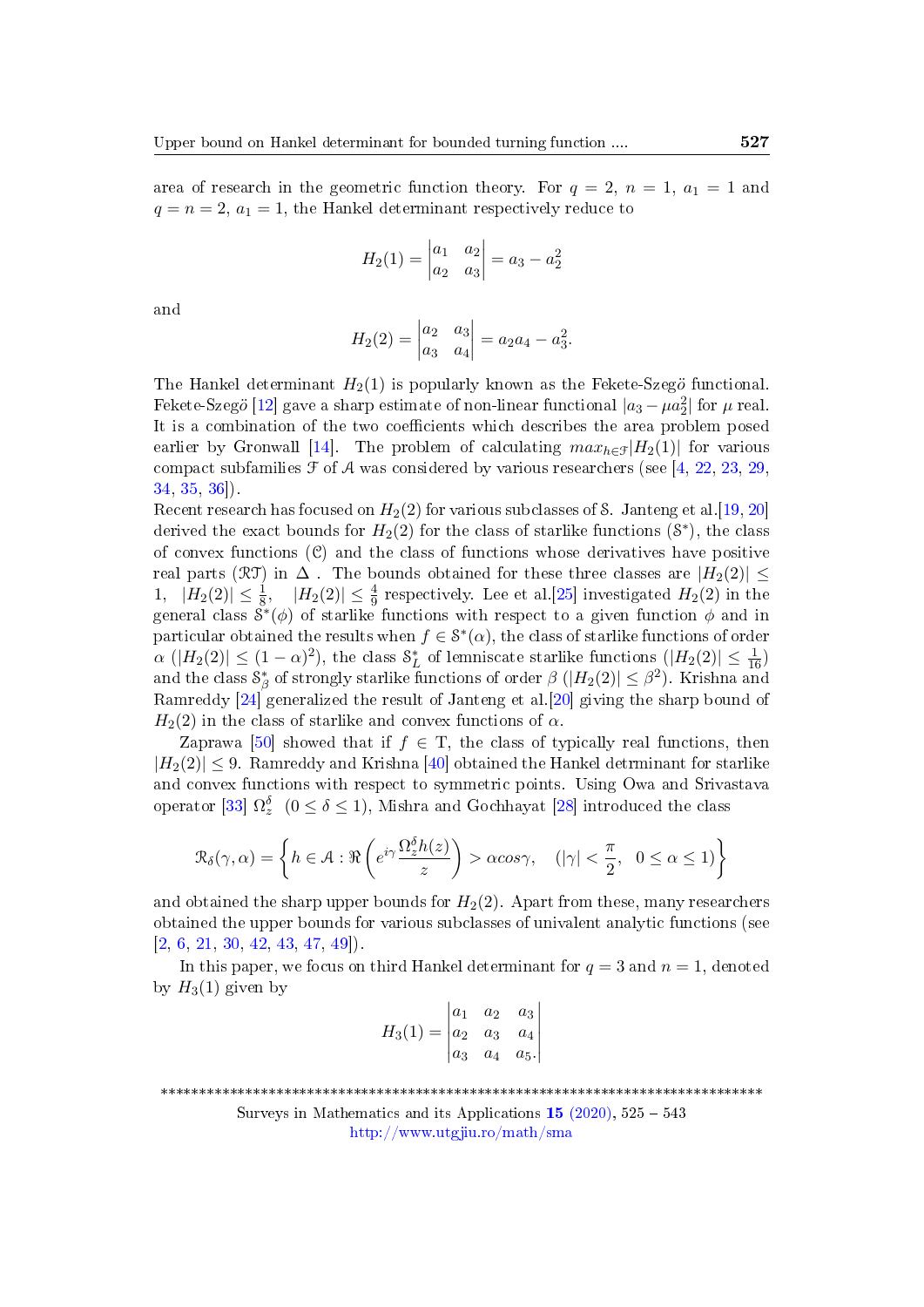For  $h \in \mathcal{A}$  and  $a_1 = 1$ , we have

$$
H_3(1) = a_3(a_2a_4 - a_3^2) - a_4(a_4 - a_2a_3) + a_5(a_3 - a_2^2).
$$

An application of triangle inequality yields

<span id="page-3-1"></span>
$$
|H_3(1)| \le |a_3||a_2a_4 - a_3^2| - |a_4||a_4 - a_2a_3| + |a_5||a_3 - a_2^2|.
$$
 (1.3)

Recently, Babalola (see[\[1\]](#page-13-2)) obtained the the sharp upper bound of  $H_3(1)$  for the functions belongs to the class S<sup>\*</sup>, C and RT. Krishna et al. [\[48\]](#page-17-6) introduced the generalized class  $\mathfrak{RT}(\alpha)$  as  $\Re(h'(z)) > \alpha$   $(z \in \Delta)$  and obtained the bound on  $H_3(1)$ . Further, Bansal et al. [\[3\]](#page-13-3) and Raza and Malik [\[41\]](#page-16-9) obtained the bound  $H_3(1)$ for certain subclass of univalent functions. Very recently, making use of Hohlov operator, Gochhayat et al.<sup>[\[13\]](#page-14-11)</sup> introduced the class  $\mathcal{R}_{a,b}^c$  and obtained the sharp bounds for  $H_2(2)$  and  $H_3(1)$  in terms of Gauss hypergeometric function. For recent results on third Hankel determinant see [\[31,](#page-16-10) [39,](#page-16-11) [45,](#page-17-7) [46\]](#page-17-8).

Motivated by the above researchers, we introduced the subclass of univalent function by making use of Sălăgean-difference operator  $D_\lambda^{\beta}$  $\lambda^{\beta}$  as follows:

**Definition 3.** A function  $h \in \mathcal{A}$  given by [\(1.1\)](#page-0-0) is in the class  $\mathcal{R}_{\lambda}^{\beta}$  $\int_{\lambda}^{\beta}(\alpha)$  if it satisfy the condition

$$
Re\left[\frac{D_{\lambda}^{\beta}h(z)}{z}\right] > \alpha \quad (0 \le \alpha \le 1, \ \beta \in \mathbb{N}_0, \ \lambda \in \mathbb{R}, \ z \in \Delta). \tag{1.4}
$$

It may be noted that by taking  $\lambda = 0$  and  $\beta = 1$  the class  $\mathcal{R}_0^1(\alpha) = RT(\alpha)$ studied by Krishna et al. [\[48\]](#page-17-6) (also, see [\[28\]](#page-15-8)). Also, letting  $\lambda = 0$ ,  $\beta = 1$  and  $\alpha = 0$ we obtain the class  $\mathcal{RT}$  studied by Babalola [\[1\]](#page-13-2). Further, if we take  $\beta = 0$  in the class  $\mathcal{R}^{\beta}_{\lambda}$  $\chi^{\beta}(\alpha)$ , we get the class  $\mathcal{R}_0(0,\alpha) = \mathcal{R}(\alpha)$  studied by Mishra and Gochhayat [\[28\]](#page-15-8). In this paper, following a method of classical analysis derived by Libera and Zlotkiewicz [\[26,](#page-15-10) [27\]](#page-15-11), we obtain the upper bounds of  $H_3(1)$  for the function belonging to the class  $R_\lambda^\beta$  $\frac{\partial}{\partial \lambda}(\alpha)$ .

#### 2 Preliminary Lemmas

Let  $P$  denote the class of functions denoted by  $p$  such that

<span id="page-3-0"></span>
$$
p(z) = 1 + d_1 z + d_2 z^2 + \cdots
$$
 (2.1)

which are regular in the open unit disk  $\Delta$  and satisfy  $\Re(p(z)) > 0$  for any  $z \in \Delta$ . Here  $p(z)$  is called the Caratheodory function (see[\[9\]](#page-14-12)). To prove our main results we need the following lemmas.

\*\*\*\*\*\*\*\*\*\*\*\*\*\*\*\*\*\*\*\*\*\*\*\*\*\*\*\*\*\*\*\*\*\*\*\*\*\*\*\*\*\*\*\*\*\*\*\*\*\*\*\*\*\*\*\*\*\*\*\*\*\*\*\*\*\*\*\*\*\*\*\*\*\*\*\*\*\* Surveys in Mathematics and its Applications 15 [\(2020\),](http://www.utgjiu.ro/math/sma/v15/v15.html) 525 543 <http://www.utgjiu.ro/math/sma>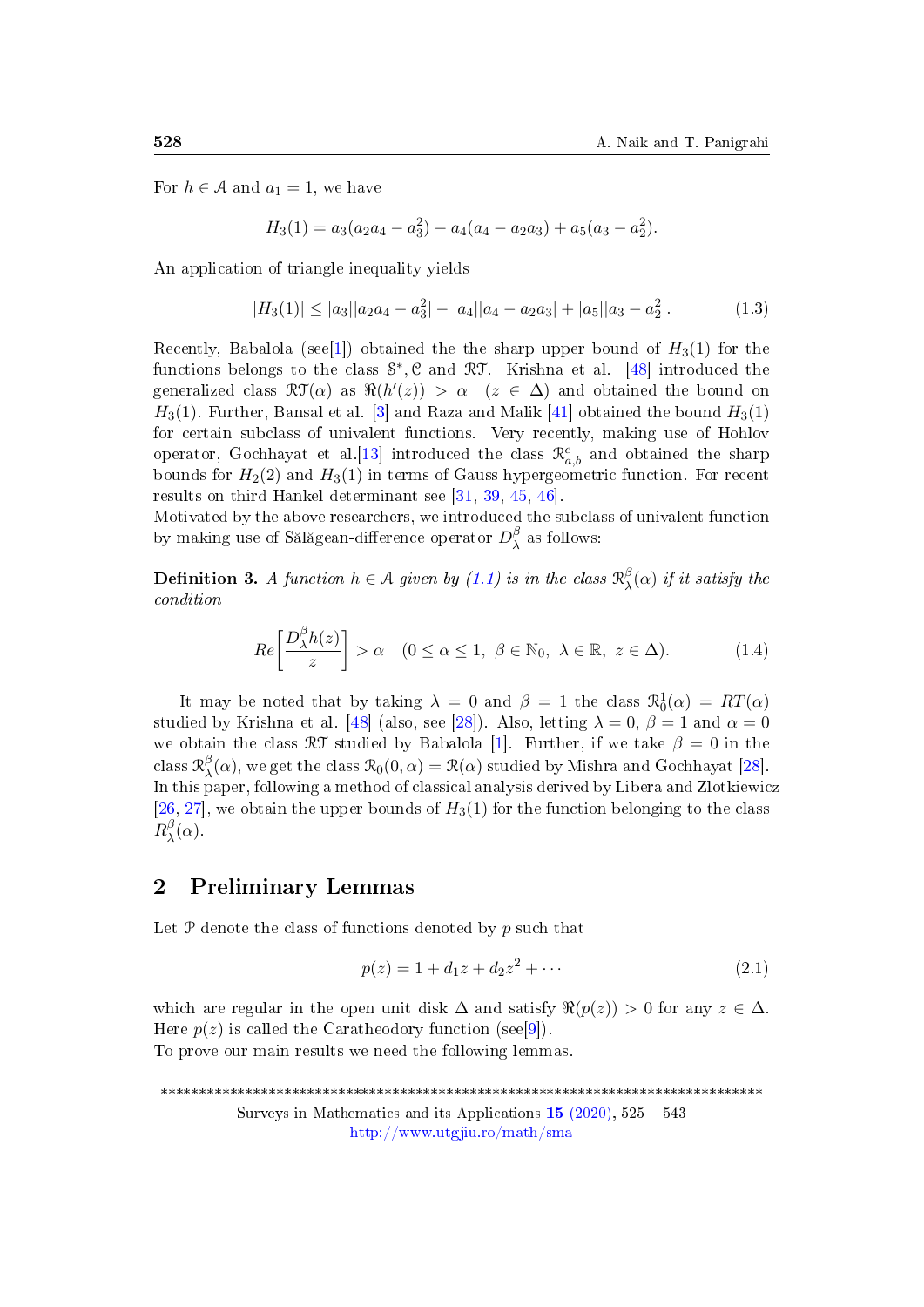<span id="page-4-3"></span>**Lemma 4.** (see[\[9\]](#page-14-12)) If  $p \in \mathcal{P}$  is of the form [\(2.1\)](#page-3-0), then

<span id="page-4-8"></span>
$$
|d_n| \le 2 \quad (n \in \mathbb{N}).\tag{2.2}
$$

The equality holds for the function

$$
\phi(z) = \frac{1+z}{1-z} = 1 + 2\sum_{n=1}^{\infty} z^n.
$$

<span id="page-4-7"></span>**Lemma 5.** (see [\[26,](#page-15-10) [27\]](#page-15-11)) If  $p \in \mathcal{P}$  is of the form [\(2.1\)](#page-3-0), then

<span id="page-4-5"></span>
$$
2d_2 = d_1^2 + (4 - d_1^2)x,\t\t(2.3)
$$

and

<span id="page-4-6"></span>
$$
4d_3 = d_1^3 + 2(4 - d_1^2)d_1x - (4 - d_1^2)d_1x^2 + 2(4 - d_1^2)(1 - |x|^2)z,
$$
\n(2.4)

for some complex numbers x, z satisfying  $|x| \leq 1$  and  $|z| \leq 1$ .

### 3 Main Results

<span id="page-4-4"></span>**Theorem 6.** Let the function h given by [\(1.1\)](#page-0-0) be in the class  $R_{\lambda}^{\beta}$  $\beta_{\lambda}^{\beta}(\alpha)$   $(\lambda \in \mathbb{R}, \beta \in$  $\mathbb{N}_0$ ,  $0 \leq \alpha \leq 1$ ). Then

$$
|a_2| \le \frac{2(1-\alpha)}{2^{\beta}},
$$
  $|a_3| \le \frac{2(1-\alpha)}{(3+\lambda)^{\beta}},$   
 $|a_4| \le \frac{2(1-\alpha)}{4^{\beta}},$   $|a_5| \le \frac{2(1-\alpha)}{(5+\lambda)^{\beta}}.$ 

*Proof.* Let  $h \in \mathcal{R}_{\lambda}^{\beta}$  $\lambda(\alpha)$ . Then there exists an analytic function  $p \in \mathcal{P}$  in the unit disk  $\Delta$  with  $p(0) = 1$  and  $\Re(p(z)) > 0$  such that

<span id="page-4-2"></span><span id="page-4-1"></span><span id="page-4-0"></span>
$$
\frac{D_{\lambda}^{\beta}h(z)}{z} = \alpha + (1 - \alpha)p(z). \tag{3.1}
$$

Using the series expansion for  $D_{\lambda}^{\beta}$  $\lambda^p h(z)$  and  $p(z)$  in  $(3.1)$ , we get

$$
1 + 2^{\beta} a_2 z + (3 + \lambda)^{\beta} a_3 z^2 + 4^{\beta} a_4 z^3 + (5 + \lambda)^{\beta} a_5 z^4 + \cdots
$$
  
= 1 + (1 - \alpha) d\_1 z + (1 - \alpha) d\_2 z^2 + (1 - \alpha) d\_3 z^3 + (1 - \alpha) d\_4 z^4 \cdots. (3.2)

Equating the coefficient of various powers of z,  $z^2$ ,  $z^3$  and  $z^4$  on both the sides of  $(3.2)$ , we obtain

$$
a_2 = \frac{(1 - \alpha)d_1}{2^{\beta}}, \quad a_3 = \frac{(1 - \alpha)d_2}{(3 + \lambda)^{\beta}}, \quad a_4 = \frac{(1 - \alpha)d_3}{4^{\beta}}, \quad a_5 = \frac{(1 - \alpha)d_4}{(5 + \lambda)^{\beta}}.
$$
 (3.3)

Application of triangle inequality to [\(3.3\)](#page-4-2) and followed by the Lemma [4](#page-4-3) give the desire estimate. This completes the proof of Theorem [6.](#page-4-4)  $\Box$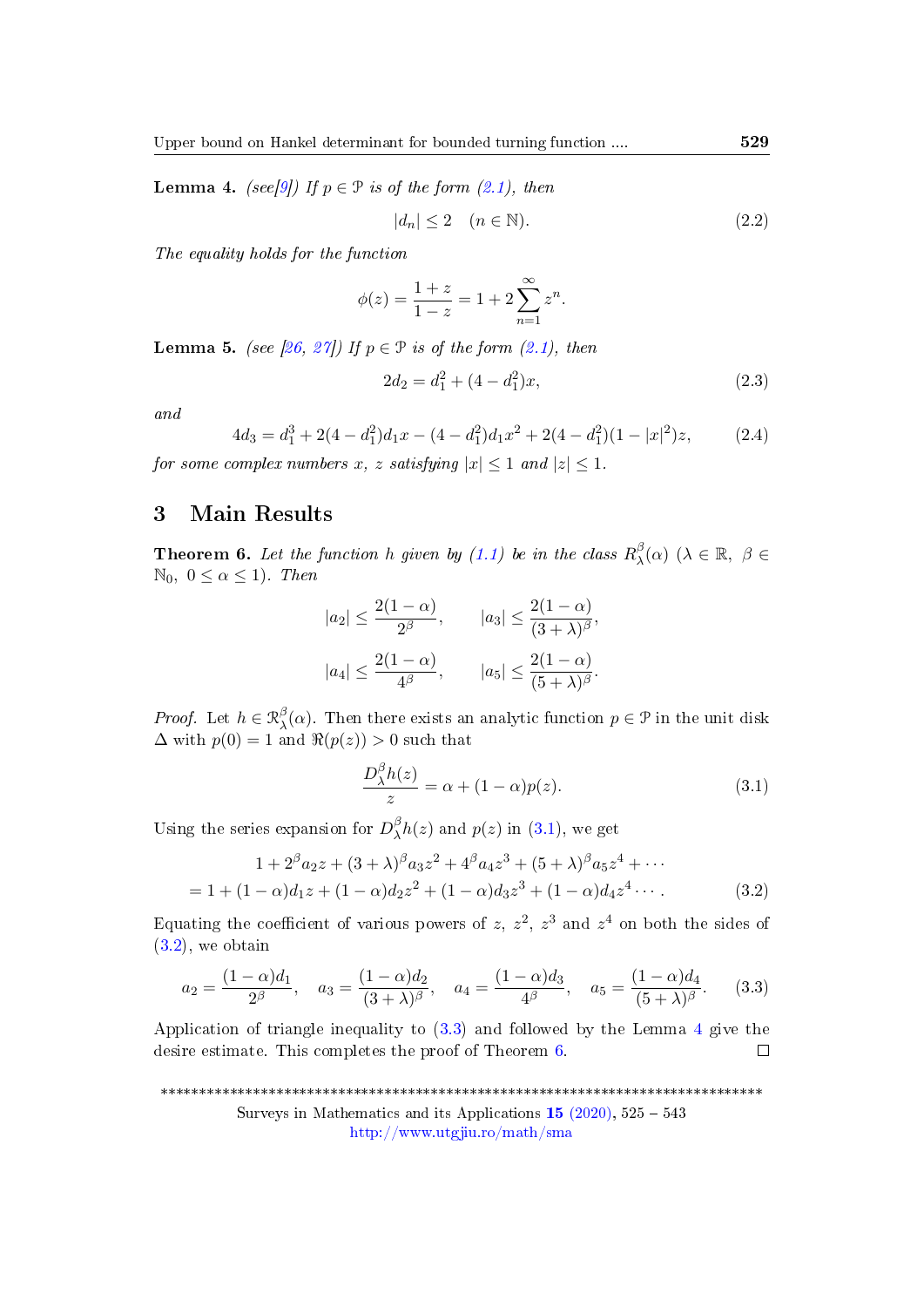**Remark 7.** Taking  $\lambda = 0$ ,  $\beta = 1$  in the above theorem we obtain the coefficient bounds for the class  $\mathfrak{RT}(\alpha)$  as  $|a_n| \leq \frac{2(1-\alpha)}{n}$   $(n \geq 2)$ .

<span id="page-5-3"></span>**Theorem 8.** Let the function  $h(z)$  given by [\(1.1\)](#page-0-0) be in the class  $\mathcal{R}_{\lambda}^{\beta}$  $\frac{\rho}{\lambda}(\alpha)$ . Then

<span id="page-5-0"></span>
$$
|a_2 a_4 - a_3^2| \le \frac{4(1 - \alpha)^2}{(3 + \lambda)^{2\beta}}.
$$

*Proof.* Putting the values of  $a_2$ ,  $a_3$  and  $a_4$  from [\(3.3\)](#page-4-2) in the functional  $|a_2a_4 - a_3^2|$ , we obtain

$$
|a_2 a_4 - a_3^2| = \left| \frac{(1 - \alpha)d_1}{2^{\beta}} \cdot \frac{(1 - \alpha)d_3}{4^{\beta}} - \frac{(1 - \alpha)^2 d_2^2}{(3 + \lambda)^{2\beta}} \right|
$$
  
= 
$$
\frac{(1 - \alpha)^2}{2^{3\beta}(3 + \lambda)^{2\beta}} \left| (3 + \lambda)^{2\beta} d_1 d_3 - 2^{3\beta} d_2^2 \right|
$$
  
= 
$$
\frac{(1 - \alpha)^2}{2^{3\beta}(3 + \lambda)^{2\beta}} \left| e_1 d_1 d_3 - e_2 d_2^2 \right|,
$$
(3.4)

where

<span id="page-5-2"></span>
$$
e_1 = (3 + \lambda)^{2\beta}
$$
 and  $e_2 = 2^{3\beta}$ . (3.5)

Substituting the values of  $d_2$  and  $d_3$  from  $(2.3)$  and  $(2.4)$  of Lemma [5](#page-4-7) on the right hand side of  $(3.4)$ , we get

$$
|e_1d_1d_3 - e_2d_2^2| = \left| \frac{e_1d_1}{4} \left\{ d_1^3 + 2d_1(4 - d_1^2)x - d_1(4 - d_1^2)x^2 + 2(4 - d_1^2)(1 - |x|^2)z \right\} - \frac{e_2}{4} \left\{ d_1^2 + x(4 - d_1^2) \right\}^2 \right|
$$
  

$$
= \left| \frac{e_1d_1^4}{4} + \frac{e_1d_1^2(4 - d_1^2)x}{2} - \frac{e_1d_1^2(4 - d_1^2)x^2}{4} + \frac{e_1d_1(4 - d_1^2)(1 - |x|^2)z}{2} - \frac{e_2d_1^4}{4} - \frac{e_2(4 - d_1^2)^2x^2}{4} - \frac{e_2d_1^2(4 - d_1^2)x}{2} \right|.
$$

Therefore,

<span id="page-5-1"></span>
$$
4|e_1d_1d_3 - e_2d_2^2| = |(e_1 - e_2)d_1^4 + 2e_1d_1(4 - d_1^2)z + 2(e_1 - e_2)d_1^2x(4 - d_1^2)
$$
  
-(4 - d<sub>1</sub><sup>2</sup>) $x^2$ (e<sub>1</sub>d<sub>1</sub><sup>2</sup> + e<sub>2</sub>(4 - d<sub>1</sub><sup>2</sup>)) - 2e<sub>1</sub>d<sub>1</sub>(4 - d<sub>1</sub><sup>2</sup>) $|x|^2z|$ . (3.6)

Using the fact that  $|z| \leq 1$  and  $|xa + yb| \leq |x||a| + |y||b|$  where  $x, y, a, b \in \mathbb{R}$  in the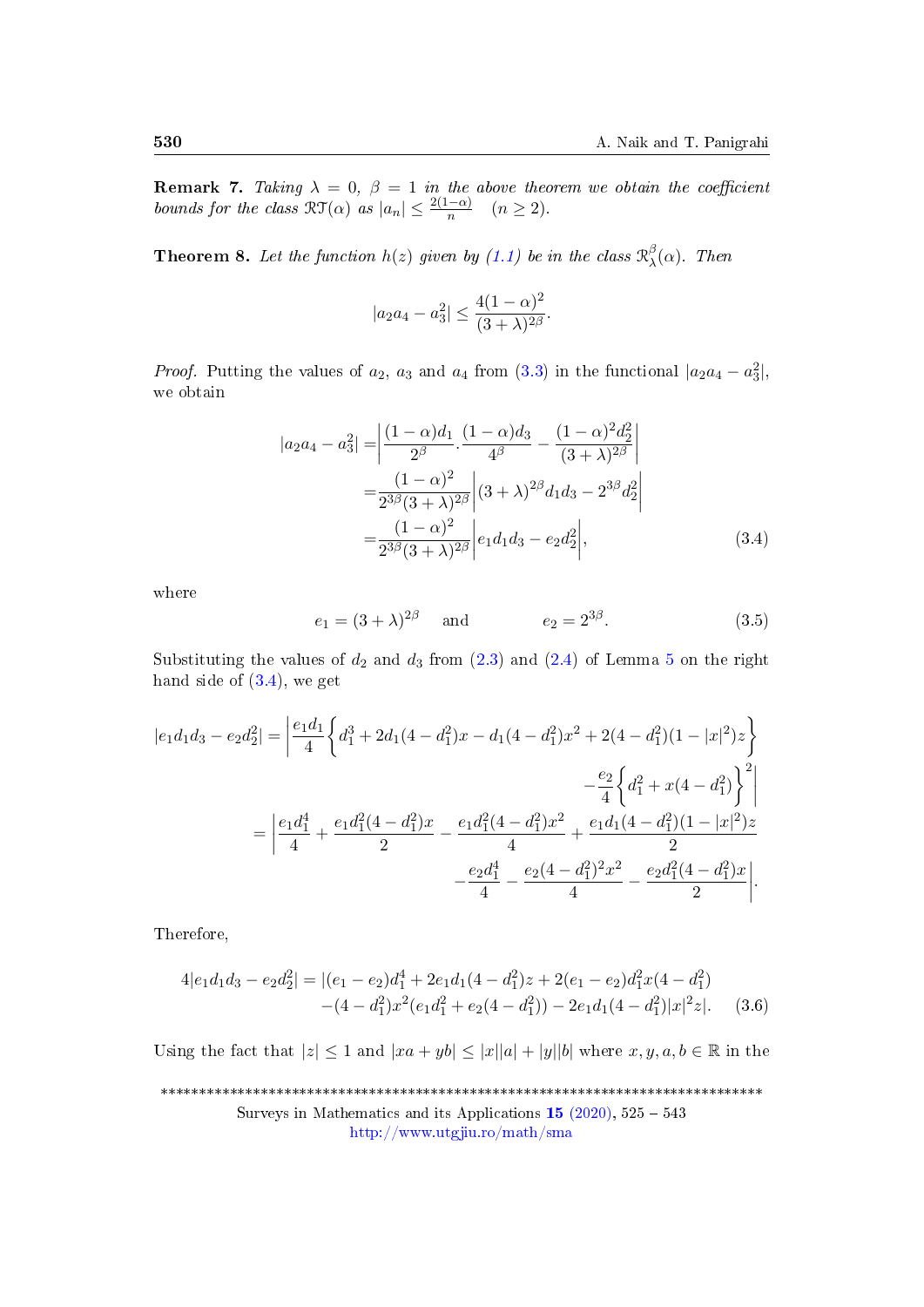expression [\(3.6\)](#page-5-1), after simplifying we get

<span id="page-6-0"></span>
$$
4|e_1d_1d_3 - e_2d_2^2| \le |(e_1 - e_2)d_1^4 + 2e_1d_1(4 - d_1^2) + 2(e_1 - e_2)d_1^2(4 - d_1^2)|x|
$$
  
\n
$$
- \{e_1d_1^2 + e_2(4 - d_1^2) + 2e_1d_1\}(4 - d_1^2)|x|^2|
$$
  
\n
$$
= |(e_1 - e_2)d_1^4 + 2e_1d_1(4 - d_1^2) + 2(e_1 - e_2)d_1^2(4 - d_1^2)|x|
$$
  
\n
$$
- \{(d_1 + 2)((e_1 - e_2)d_1 + 2e_2)\}(4 - d_1^2)|x|^2|.
$$
 (3.7)

By Lemma [4,](#page-4-3)  $|d_1| \leq 2$ . Suppose that  $d_1 = d$  and we may assume without restriction that  $d \in [0,2]$ . Using the well-known results  $(d_1 + a)(d_1 + b) \ge (d_1 - a)(d_1 - b)$  where  $a, b \geq 0$  on the right hand side of  $(3.7)$  upon simplification give

<span id="page-6-1"></span>
$$
4|e_1d_1d_3 - e_2d_2^2| \le |(e_1 - e_2)d_1^4 + 2e_1d_1(4 - d_1^2) + 2(e_1 - e_2)d_1^2(4 - d_1^2)|x|
$$

$$
- (d_1 - 2)\{(e_1 - e_2)d_1 - 2e_2\}(4 - d_1^2)|x|^2\Big|.
$$
(3.8)

Applying triangle inequality to the right hand side of  $(3.8)$ , replacing |x| by  $\rho$  and putting the values of  $e_1$  and  $e_2$  from  $(3.5)$  in  $(3.8)$  we get

$$
4|e_1d_1d_3 - e_2d_2^2| \le [(3+\lambda)^{2\beta} - 2^{3\beta}]d^4 + 2(3+\lambda)^{2\beta}d(4-d^2) + 2[(3+\lambda)^{2\beta} - 2^{3\beta}]d^2(4-d^2)\rho
$$
  
+
$$
(d-2)\{[(3+\lambda)^{2\beta} - 2^{3\beta}]d - 2^{3\beta+1}\}(4-d^2)\rho^2
$$
  
=
$$
[(3+\lambda)^{2\beta} - 2^{3\beta}]d^4 + [2(3+\lambda)^{2\beta}d + 2[(3+\lambda)^{2\beta} - 2^{3\beta}]d^2\rho
$$
  
+
$$
(d-2)\{[(3+\lambda)^{2\beta} - 2^{3\beta}]d - 2^{3\beta+1}\}\rho^2](4-d^2)
$$
  
=
$$
G(d,\rho)(say) \quad (0 \le \rho = |x| \le 1).
$$
 (3.9)

Now, we maximize the function  $G(d, \rho)$  on the close interval region  $[0, 2] \times [0, 1]$ . Differentiating G partially with respect to  $\rho$  we get

<span id="page-6-2"></span>
$$
\frac{\partial G}{\partial \rho} = 2 \left[ \left( (3+\lambda)^{2\beta} - 2^{3\beta} \right) d^2 + (d-2) \left\{ \left( (3+\lambda)^{2\beta} - 2^{3\beta} \right) d - 2^{3\beta+1} \right\} \rho \right] (4-d^2). \tag{3.10}
$$

For  $0 < \rho < 1$  and for fixed d with  $0 < d < 2$  we observe from  $(3.10)$  that  $\frac{\partial G}{\partial \rho} >$ 0. Therefore  $G(d, \rho)$  is an increasing function of  $\rho$  and hence it cannot have the maximum value in the interior of the close region  $[0, 2] \times [0, 1]$ . Hence, for fixed  $d \in [0,2]$ , we have

<span id="page-6-3"></span>
$$
maxG(d, \rho) = G(d, 1) = H(d)(say),
$$

\*\*\*\*\*\*\*\*\*\*\*\*\*\*\*\*\*\*\*\*\*\*\*\*\*\*\*\*\*\*\*\*\*\*\*\*\*\*\*\*\*\*\*\*\*\*\*\*\*\*\*\*\*\*\*\*\*\*\*\*\*\*\*\*\*\*\*\*\*\*\*\*\*\*\*\*\*\*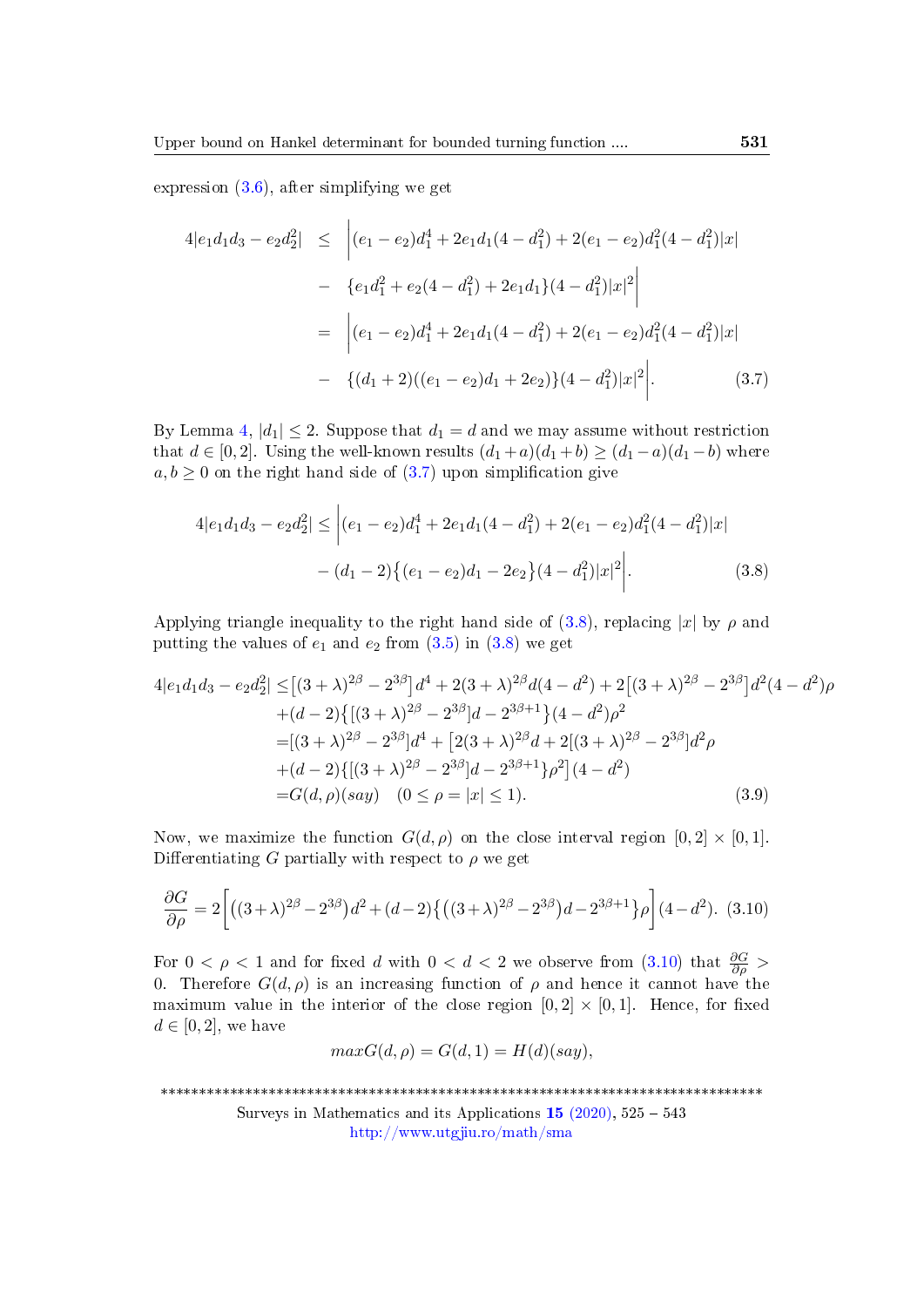where

$$
H(d) = (e_1 - e_2)d^4 + \left[2e_1d + 2(e_1 - e_2)d^2 + (d - 2)\{(e_1 - e_2)d - 2e_2\}\right](4 - d^2)
$$
  
\n
$$
= (e_1 - e_2)d^4 + 8e_1d - 2e_1d^3 + 8(e_1 - e_2)d^2 - 2(e_1 - e_2)d^4 + (d - 2)
$$
  
\n
$$
\{(e_1 - e_2)d - 2e_2\}(4 - d^2)
$$
  
\n
$$
= (e_1 - e_2)d^4 + 8e_1d - 2e_1d^3 + 8e_1d^2 - 8e_2d^2 - 2(e_1 - e_2)d^4
$$
  
\n
$$
+ [(e_1 - e_2)(d^2 - 2d) - 2e_2(d - 2)](4 - d^2)
$$
  
\n
$$
= -2(e_1 - e_2)d^4 - 12e_2d^2 + 8e_1d - 2e_1d^3 + 8e_1d^2 + 4e_1d^2
$$
  
\n
$$
-4e_2d^2 - 8e_1d + 8e_2d - 8e_2d + 16e_2 + 2e_1d^3 - 2e_2d^3 + 2e_2d^3
$$
  
\n
$$
= -2(e_1 - e_2)d^4 - 16e_2d^2 + 12e_1d^2 + 16e_2
$$
  
\n
$$
= -2(e_1 - e_2)d^4 + (12e_1 - 16e_2)d^2 + 16e_2.
$$
 (3.11)

Now,

<span id="page-7-0"></span> $H'(d) = -8(e_1 - e_2)d^3 + 2(12e_1 - 16e_2)d.$  (3.12)

From [\(3.12\)](#page-7-0), we observe that  $H'(d) \leq 0$  for every  $d \in [0,2]$ . Therefore,  $H(d)$  is a decreasing function of d in the interval  $d \in [0, 2]$  whose maximum value occurs at  $d = 0$ . From  $(8)$ 

<span id="page-7-2"></span>
$$
max_{0 \le d \le 2} H(d) = H(0) = 16e_2. \tag{3.13}
$$

From  $(3.9)$  and  $(3.13)$  we have

<span id="page-7-3"></span>
$$
|e_1d_1d_3 - e_2d_2^2| \le \frac{16e_2}{4} = 4e_2.
$$
 (3.14)

Using  $(3.14)$  in  $(3.4)$  we obtain

$$
|a_2 a_4 - a_3^2| \le \frac{(1 - \alpha)^2 4e_2}{2^{3\beta} (3 + \lambda)^{2\beta}} = \frac{4(1 - \alpha)^2}{(3 + \lambda)^{2\beta}}.
$$
\n(3.15)

This completes the proof of Theorem [8.](#page-5-3)

**Remark 9.** For  $\lambda = 0$  and  $\beta = 1$ , our result in Theorem [8](#page-5-3) coincides with the result of Krishan and Ramreddy  $\left[48\right]$  (also, see  $\left[28\right]$ ).

**Remark 10.** For  $\lambda = 0$ ,  $\beta = 1$  and  $\alpha = 0$  our result coincides to that of Janteng et. al. (see[ $19$ ]).

**Remark 11.** Letting  $\beta = 0$  in Theorem [8](#page-5-3) we get the result due to Mishra and Gochhayat [\[28\]](#page-15-8).

\*\*\*\*\*\*\*\*\*\*\*\*\*\*\*\*\*\*\*\*\*\*\*\*\*\*\*\*\*\*\*\*\*\*\*\*\*\*\*\*\*\*\*\*\*\*\*\*\*\*\*\*\*\*\*\*\*\*\*\*\*\*\*\*\*\*\*\*\*\*\*\*\*\*\*\*\*\* Surveys in Mathematics and its Applications  $15$  [\(2020\),](http://www.utgjiu.ro/math/sma/v15/v15.html)  $525 - 543$ <http://www.utgjiu.ro/math/sma>

<span id="page-7-1"></span> $\Box$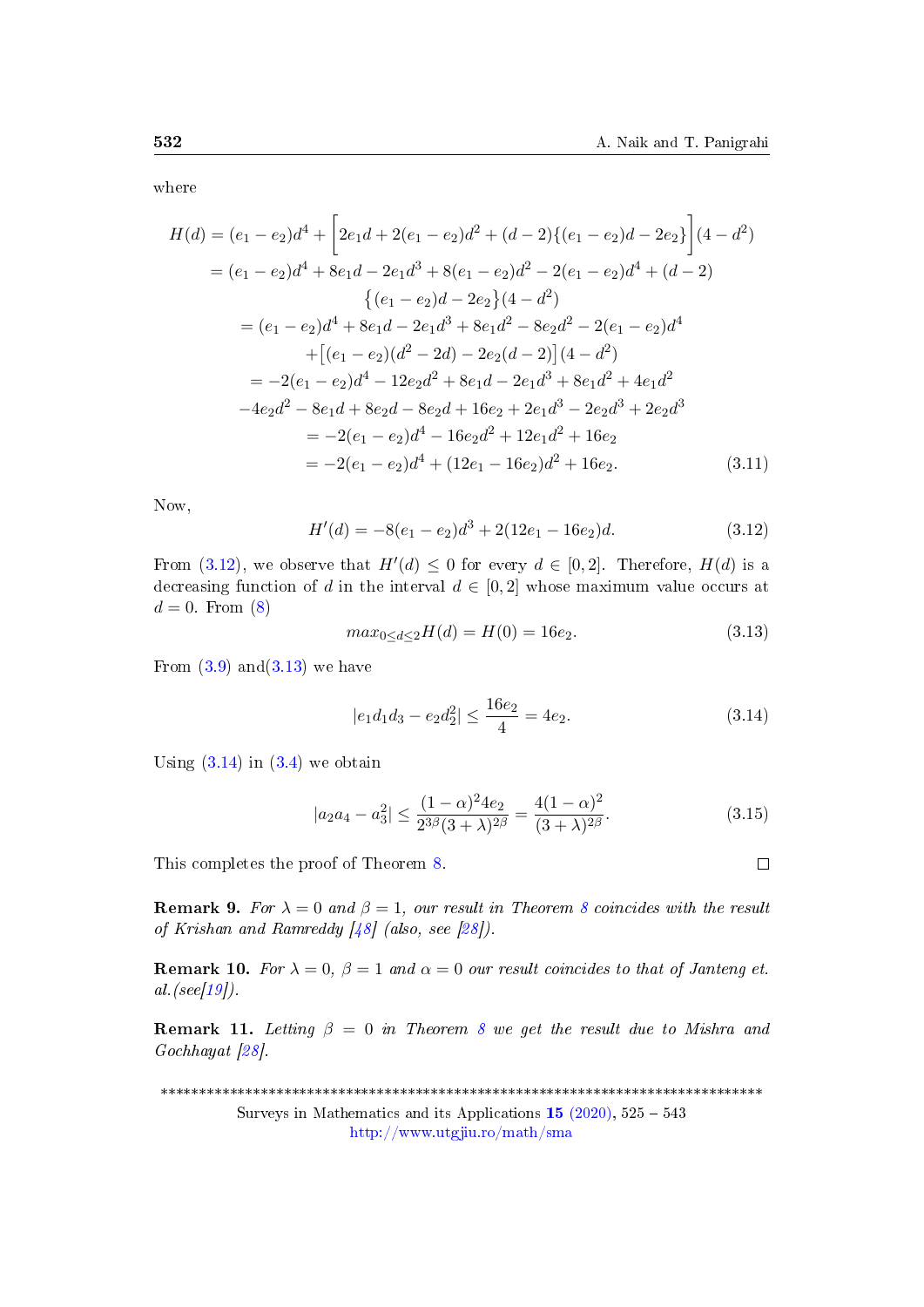<span id="page-8-2"></span>**Theorem 12.** If the function  $h(z)$  defined by [\(1.1\)](#page-0-0) belongs to the class  $R_{\lambda}^{\beta}$  $\alpha_{\lambda}^{\rho}(\alpha)$ , then for  $\left(0 \leq \alpha \leq \frac{2^{\beta+1}-(3+\lambda)^{\beta}}{2^{\beta+1}}\right)$  $\frac{(- (3 + \lambda)^{\beta}}{2^{\beta + 1}}$ ), we have

$$
|a_2 a_3 - a_4| \le \frac{2(1-\alpha)}{3\sqrt{3}4^{\beta}(3+\lambda)^{\beta}} \frac{[3(3+\lambda)^{\beta} - 2^{\beta+1}(1+\alpha)]^{\frac{3}{2}}}{[(3+\lambda)^{\beta} - 2^{\beta}]^{\frac{1}{2}}}.
$$
 (3.16)

*Proof.* Let the function  $h(z)$  given by [\(1.1\)](#page-0-0) be in the class  $R_{\lambda}^{\beta}$  $\frac{P}{\lambda}$ (α). Proceeding as in Theorem [6](#page-4-4) and putting the values of  $a_2$ ,  $a_3$  and  $a_4$  in the functional  $|a_2a_3 - a_4|$  we get

<span id="page-8-0"></span>
$$
|a_2 a_3 - a_4| = \frac{(1 - \alpha)}{4^{\beta}(3 + \lambda)^{\beta}} \left| k_1 d_1 d_2 + k_2 d_3 \right|,
$$
\n(3.17)

where

$$
k_1 = 2^{\beta}(1 - \alpha), \quad k_2 = -(3 + \lambda)^{\beta}.
$$
 (3.18)

Substituting the values of  $d_2$  and  $d_3$  from  $(2.2)$  and  $(2.3)$  of Lemma [5](#page-4-7) on the right hand side of  $(3.17)$  we have

$$
|k_1 d_1 d_2 + k_2 d_3| = \left| \frac{k_1 d_1}{2} \left\{ d_1^2 + x(4 - d_1^2) \right\} + \frac{k_2}{4} \left\{ d_1^3 + 2d_1 x(4 - d_1^2) - d_1 x^2 (4 - d_1^2) + 2(4 - d_1^2)(1 - |x|^2) z \right\} \right|
$$
  
= 
$$
\left| \frac{1}{2} \left( k_1 d_1^3 + k_1 d_1 x(4 - d_1^2) \right) + \frac{1}{4} \left( k_2 d_1^3 + 2k_2 d_1 (4 - d_1^2) x \right)
$$

$$
-k_2 d_1 (4 - d_1^2) x + 2k_2 (4 - d_1^2)(1 - |x|^2) z \right|,
$$

which implies

<span id="page-8-1"></span>
$$
4|k_1d_1d_2 + k_2d_3| = \left| 2k_1d_1^3 + 2k_1d_1(4 - d_1^2)x + k_2d_1^3 + 2k_2d_1(4 - d_1^2)x - k_2d_1(4 - d_1^2)x^2 + 2k_2(4 - d_1^2)z - 2k_2(4 - d_1^2)|x|^2 z \right|.
$$

Using the triangle inequality and the fact that  $|z| \leq 1$  in the above equation, we have

$$
4|k_1d_1d_2 + k_2d_3| \le (2k_1 + k_2)d_1^3 + 2(k_1 + k_2)d_1|x|(4 - d_1^2) + 2k_2(4 - d_1^2) + k_2(d_1 + 2)(4 - d_1^2)|x|^2
$$
  
= 
$$
\left[2^{\beta+1}(1-\alpha) - (3+\lambda)^{\beta}\right]d_1^3 + 2(2^{\beta}(1-\alpha) - (3+\lambda)^{\beta})d_1|x|(4 - d_1^2)
$$

$$
-2(3+\lambda)^{\beta}(4 - d_1^2) + (3+\lambda)^{\beta}(d_1 + 2)(4 - d_1^2)|x|^2\right].
$$
(3.19)

Since  $|d_1| < 2$  by Lemma [4](#page-4-3) we may assume without any restriction  $d_1 = d \in [0, 2]$ . Using the well-known result that  $d_1 + a > d_1 - a$  for  $a \ge 0$ , replacing |x| by  $\rho$  (0  $\le$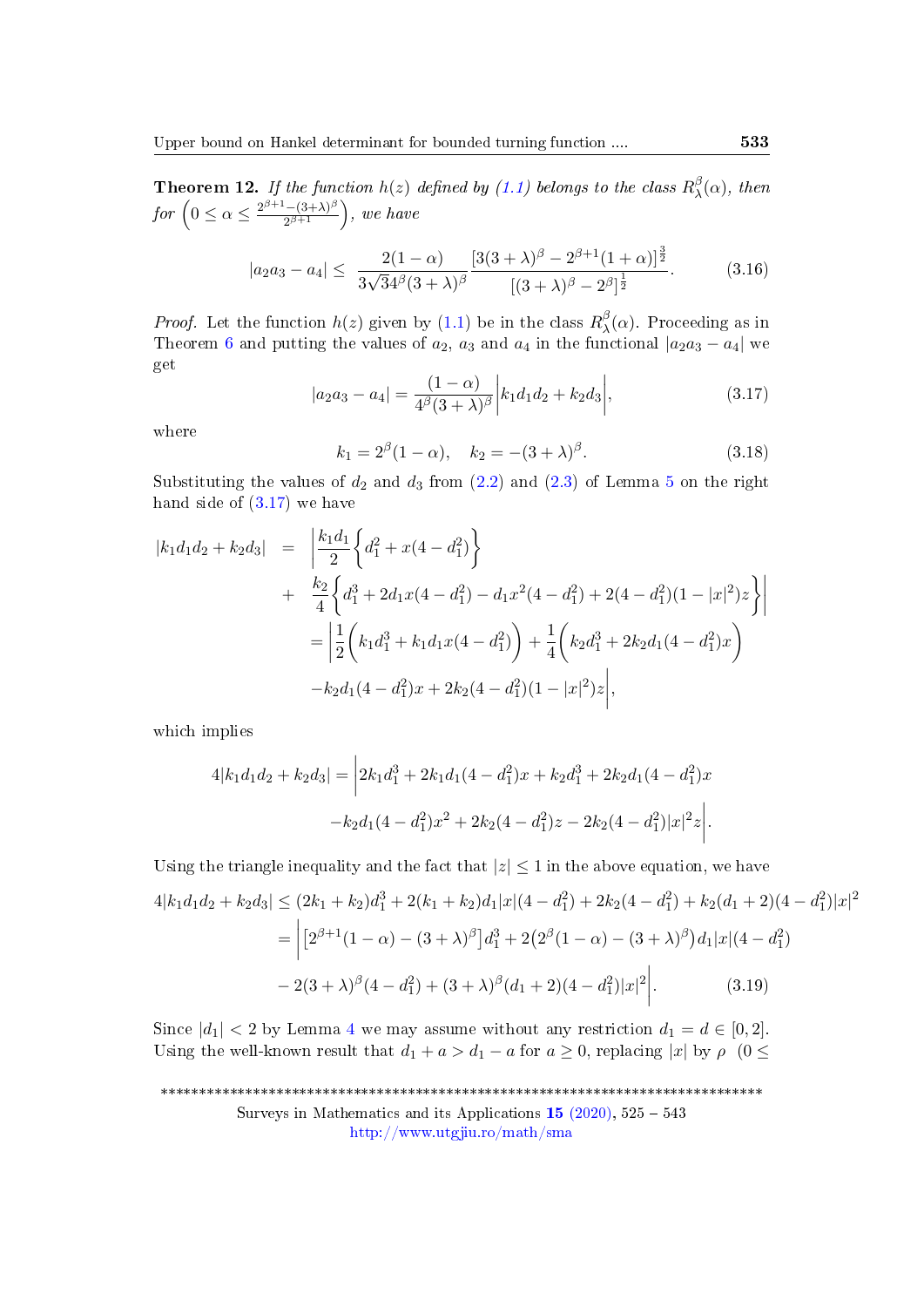$\rho \leq 1$ ) and assuming  $\alpha \leq \frac{[2^{\beta+1}-(3+\lambda)^{\beta}]}{2^{\beta+1}}$  $\frac{(-3+\lambda)^r}{2^{\beta+1}}$  on the right hand side of the above inequality [\(3.19\)](#page-8-1) we get

$$
4|k_1d_1d_2 + k_2d_3| \le [2^{\beta+1}(1-\alpha) - (3+\lambda)^{\beta}]d^3 + 2[-2^{\beta}(1+\alpha) + (3+\lambda)^{\beta}]d(4-d^2)\rho
$$
  
+ 2(3+\lambda)^{\beta}(4-d^2) + (3+\lambda)^{\beta}(d-2)(4-d^2)\rho^2 = K(d,\rho)(say),  
(3.20)

where

<span id="page-9-4"></span>
$$
K(d,\rho) = [2^{\beta+1}(1-\alpha) - (3+\lambda)^{\beta}]d^{3} + 2[-2^{\beta}(1+\alpha) + (3+\lambda)^{\beta}]d(4-d^{2})\rho
$$
  
+ 2(3+\lambda)^{\beta}(4-d^{2}) + (3+\lambda)^{\beta}(d-2)(4-d^{2})\rho^{2}. (3.21)

Now, we have to maximize the function  $K(d, \rho)$  over closed region  $[0, 2] \times [0, 1]$ . Differentiating K partially with respect to  $\rho$  we get

<span id="page-9-0"></span>
$$
\frac{\partial K}{\partial \rho} = 2[(3+\lambda)^{\beta} - 2^{\beta}(1+\alpha)]d(4-d^2) + 2(3+\lambda)^{\beta}(d-2)(4-d^2)\rho.
$$
 (3.22)

For  $0 < \rho < 1$ , for fixed d with  $0 < d < 2$  and for  $\alpha$  with  $0 \leq \alpha \leq \frac{2^{\beta+1}-(3+\lambda)^{\beta}}{2^{\beta+1}}$  $\frac{(-1)^{-1}}{2^{\beta+1}}$ , we observe from [\(3.22\)](#page-9-0) that  $\frac{\partial K}{\partial \rho} \geq 0$  which implies the function  $K(d, \rho)$  is an increasing function of  $\rho$  and hence it cannot have a maximum at any point in the interior of the closed region  $[0, 2] \times [0, 1]$ . Thus for fixed d,  $0 \le d \le 2$ , we have

<span id="page-9-3"></span>
$$
max_{0 \le \rho \le 1} K(d, \rho) = K(d, 1) = L(d) (say)
$$

where

$$
L(d) = [2^{\beta+1}(1-\alpha) - (3+\lambda)^{\beta}]d^{3} + 2(3+\lambda)^{\beta}(4-d^{2})
$$
  
+2[(3+\lambda)^{\beta} - 2^{\beta}(1+\alpha)]d(4-d^{2}) + (3+\lambda)^{\beta}(d-2)(4-d^{2})  
= [2^{\beta+2} - 4(3+\lambda)^{\beta}]d^{3} + 4[3(3+\lambda)^{\beta} - 2^{\beta+1}(1+\alpha)]d. (3.23)

A function  $L(d)$  to be maximum or minimum on the interval  $[0, 2]$ , we have

$$
L'(d) = 3[2^{\beta+2} - 4(3+\lambda)^{\beta}]d^{2} + 4[3(3+\lambda)^{\beta} - 2^{\beta+1}(1+\alpha)] = 0,
$$

which implies

<span id="page-9-1"></span>
$$
d = \sqrt{\frac{[3(3+\lambda)^{\beta} - 2^{\beta+1}(1+\alpha)]}{3[(3+\lambda)^{\beta} - 2^{\beta}]} } \in [0,2], \quad \left(0 \le \alpha \le \frac{2^{\beta+1} - (3+\lambda)^{\beta}}{2^{\beta+1}}\right). \quad (3.24)
$$

Also,

<span id="page-9-2"></span>
$$
L''(d) = 6[2^{\beta+1} - 4(3+\lambda)^{\beta}]d.
$$
 (3.25)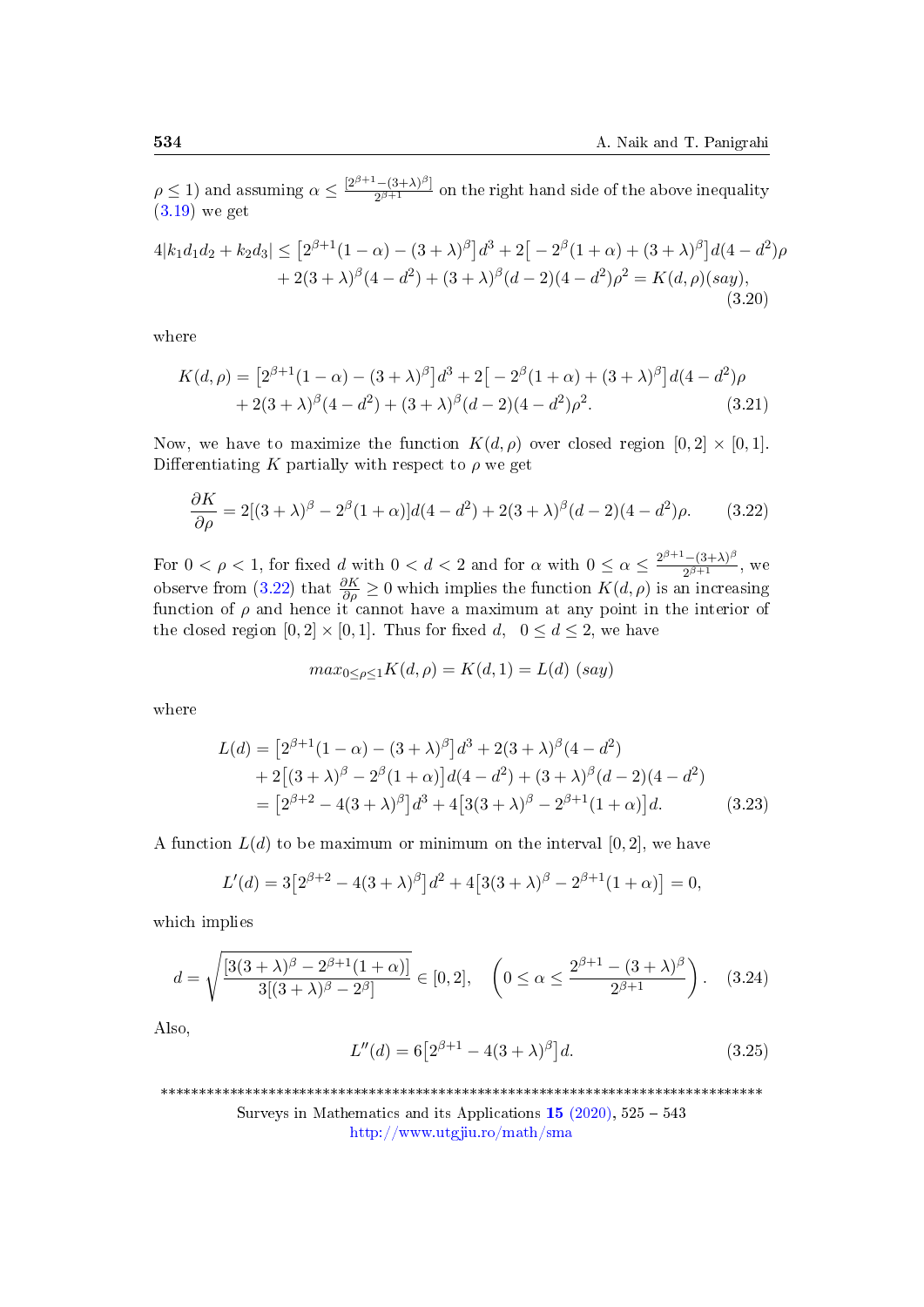Substitute the value of d from  $(3.24)$  in  $(3.25)$  we get

$$
L''(d) = \frac{12}{\sqrt{3}} \left[ 2^{\beta+1} - 4(3+\lambda)^{\beta} \right] \sqrt{\frac{\left[ 2^{\beta+1}(1+\alpha) - 3(3+\lambda)^{\beta} \right]}{\left[ 2^{\beta+2} - 4(3+\lambda)^{\beta} \right]}} < 0,
$$

for  $0 \leq \alpha \leq \frac{2^{\beta+1}-(3+\lambda)^{\beta}}{2^{\beta+1}}$  $\frac{-(3+\lambda)^r}{2^{\beta+1}}$ . Hence it follows from differential calculus, the function  $L(d)$  is maximum at the point d given by  $(3.24)$ . Putting the value of d from  $(3.24)$ in [\(3.23\)](#page-9-3) and simplifying we get

$$
L_{max} = \left[2^{\beta+2} - 4(3+\lambda)^{\beta}\right] \left[\frac{\left[2^{\beta+1}(1+\alpha) - 3(3+\lambda)^{\beta}\right]}{3[2^{\beta} - (3+\lambda)^{\beta}]}\right]^{\frac{3}{2}}
$$
  
+ 
$$
4[3(3+\lambda)^{\beta} - 2^{\beta+1}(1+\alpha)] \left[\frac{\left[2^{\beta+1}(1+\alpha) - 3(3+\lambda)^{\beta}\right]}{3[2^{\beta} - (3+\lambda)^{\beta}]}\right]^{\frac{1}{2}}
$$
  
= 
$$
\frac{-4[-2^{\beta+1}(1+\alpha) + 3(3+\lambda)^{\beta}]^{\frac{3}{2}}}{3^{\frac{3}{2}}[-2^{\beta} + (3+\lambda)^{\beta}]^{\frac{1}{2}}} + \frac{4[-2^{\beta+1}(1+\alpha) + 3(3+\lambda)^{\beta}]^{\frac{3}{2}}}{\sqrt{3}[(3+\lambda)^{\beta} - 2^{\beta}]^{\frac{1}{2}}}
$$
  
= 
$$
\frac{-4[3(3+\lambda)^{\beta} - 2^{\beta+1}(1+\alpha)]^{\frac{3}{2}} + 12[3(3+\lambda)^{\beta} - 2^{\beta+1}(1+\alpha)]^{\frac{3}{2}}}{3\sqrt{3}[(3+\lambda)^{\beta} - 2^{\beta}]^{\frac{1}{2}}}
$$
  
= 
$$
\frac{8}{3\sqrt{3}} \frac{[3(3+\lambda)^{\beta} - 2^{\beta+1}(1+\alpha)]^{\frac{3}{2}}}{\sqrt{(3+\lambda)^{\beta} - 2^{\beta}}}. \tag{3.26}
$$

From  $(3.20)$  and  $(3.26)$  we have

$$
|k_1 d_1 d_2 + k_2 d_3| \leq = \frac{2}{3\sqrt{3}} \frac{[3(3+\lambda)^{\beta} - 2^{\beta+1}(1+\alpha)]^{\frac{3}{2}}}{\sqrt{(3+\lambda)^{\beta} - 2^{\beta}}}.
$$
 (3.27)

The relations  $(3.17)$  and  $(3.27)$  give

$$
|a_2 a_3 - a_4| \le \frac{1 - \alpha}{4^{\beta}(3 + \lambda)^{\beta}} \frac{2}{3\sqrt{3}} \frac{[3(3 + \lambda)^{\beta} - 2^{\beta + 1}(1 + \alpha)]^{\frac{3}{2}}}{[(3 + \lambda)^{\beta} - 2^{\beta}]^{\frac{1}{2}}} = \frac{2(1 - \alpha)}{3\sqrt{3}4^{\beta}(3 + \lambda)^{\beta}} \frac{[3(3 + \lambda)^{\beta} - 2^{\beta + 1}(1 + \alpha)]^{\frac{3}{2}}}{[(3 + \lambda)^{\beta} - 2^{\beta}]^{\frac{1}{2}}}.
$$

This completes the proof of the Theorem [12.](#page-8-2)

**Remark 13.** Putting  $\lambda = 0$ ,  $\beta = 1$  in the above theorem we get the following results due to Vamshree Krishna et al. [\[48\]](#page-17-6).

<span id="page-10-2"></span>Corollary 14. (see[ $\frac{1}{8}$ ]) Let  $f \in RT(\alpha)$  ( $0 \leq \alpha \leq \frac{1}{4}$  $\frac{1}{4}$ ). Then

$$
|a_2a_3-a_4|\leq \left(\frac{1-\alpha}{6}\right)\left(\frac{5-4\alpha}{3}\right)^{\frac{3}{2}}.
$$

\*\*\*\*\*\*\*\*\*\*\*\*\*\*\*\*\*\*\*\*\*\*\*\*\*\*\*\*\*\*\*\*\*\*\*\*\*\*\*\*\*\*\*\*\*\*\*\*\*\*\*\*\*\*\*\*\*\*\*\*\*\*\*\*\*\*\*\*\*\*\*\*\*\*\*\*\*\*

<span id="page-10-1"></span><span id="page-10-0"></span>
$$
\qquad \qquad \Box
$$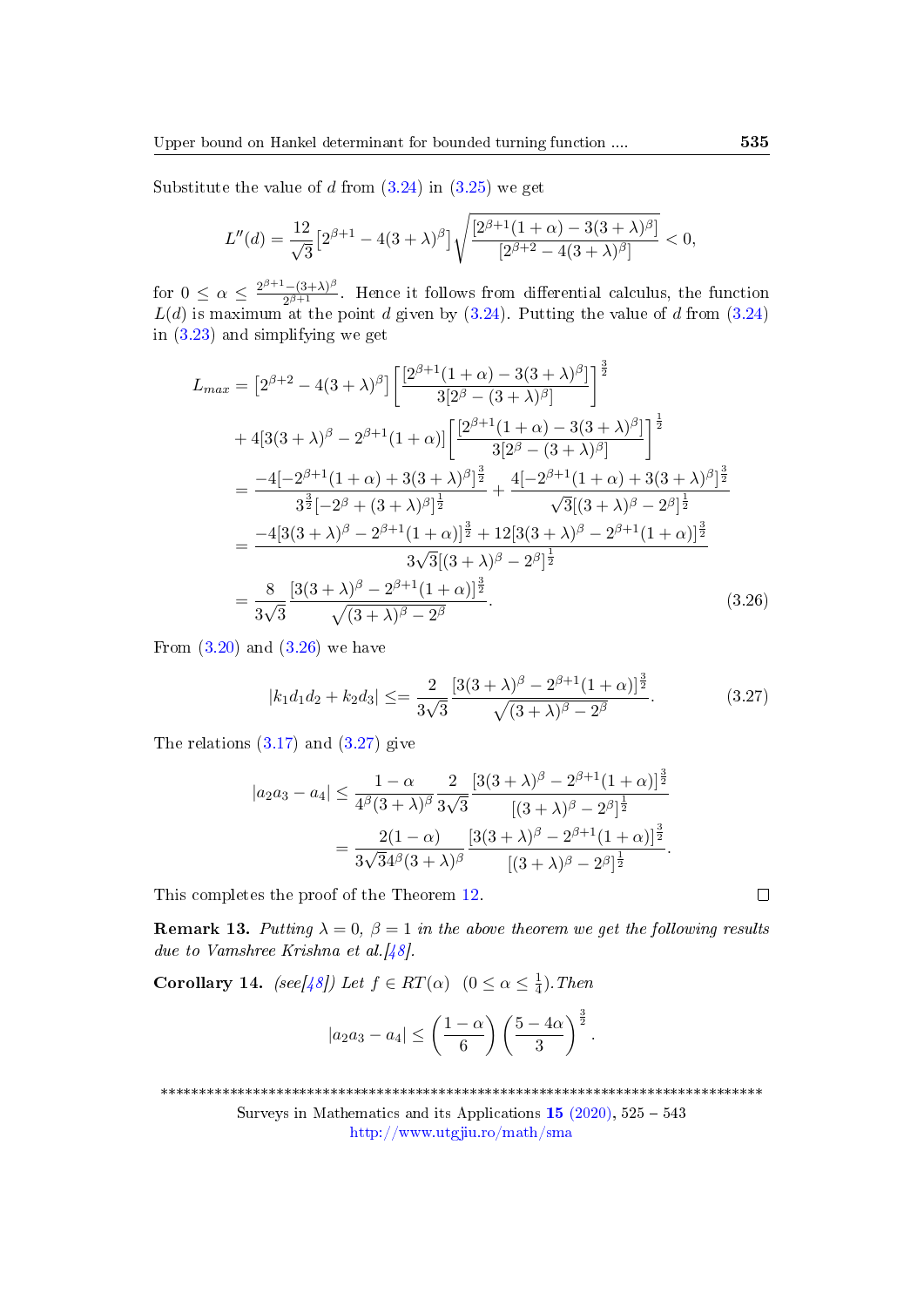Putting  $\alpha = 0$  in Corollary [14](#page-10-2) we get  $|a_2 a_3 - a_4| \leq \frac{5}{18} \sqrt{\frac{5}{3}}$  $\frac{5}{3}$ . This result is coincide with Babalola (see[\[1\]](#page-13-2)).

<span id="page-11-3"></span>Theorem 15. Let  $h(z) \in R_\lambda^\beta$  $\beta_{\lambda}(\alpha) \quad \left(0 \leq \alpha \leq \frac{2(3+\lambda)^{\beta}-2^{2\beta}}{2(3+\lambda)^{\beta}}\right)$  $\frac{(3+\lambda)^{\beta}-2^{2\beta}}{2(3+\lambda)^{\beta}}$ ). Then  $|a_3 - a_2^2| \leq \frac{2(1 - \alpha)}{(3 + \lambda)^{\beta}}.$ 

*Proof.* Substituting the values of  $a_2$  and  $a_3$  from [\(3.3\)](#page-4-2) in coefficient functional  $|a_3-a_2^2|$ we obtain

$$
|a_3 - a_2^2| = \left| \frac{(1 - \alpha)d_2}{(3 + \lambda)^{\beta}} - \frac{(1 - \alpha)^2 d_1^2}{2^{2\beta}} \right|
$$
  
= 
$$
\frac{(1 - \alpha)}{(3 + \lambda)^{\beta} 2^{2\beta}} \left| 2^{2\beta} d_2 - (3 + \lambda)^{\beta} (1 - \alpha) d_1^2 \right|
$$
  
= 
$$
\frac{1 - \alpha}{(3 + \lambda)^{\beta} 2^{2\beta}} \left| l_1 d_2 + l_2 d_1^2 \right|,
$$
(3.28)

where

<span id="page-11-1"></span><span id="page-11-0"></span>
$$
l_1 = 2^{2\beta}, \quad l_2 = -(3+\lambda)^{\beta}(1-\alpha).
$$

Putting the value of  $d_2$  from  $(2.2)$  of Lemma [5](#page-4-7) in the right hand side of  $(3.28)$  we obtain

$$
|l_1d_2 + l_2d_1^2| = \left| \frac{l_1}{2} \left\{ d_1^2 + x(4 - d_1^2) \right\} + l_2d_1^2 \right| = \left| \frac{l_1d_1^2 + l_1x(4 - d_1^2) + 2l_2d_1^2}{2} \right|,
$$

which implies

$$
2|l_1d_2 + l_2d_1^2| = |(l_1 + 2l_2)d_1^2 + l_1x(4 - d_1^2)|
$$
  
= 
$$
|2^{2\beta} - 2(3 + \lambda)^{\beta}(1 - \alpha)|d_1^2 + 2^{2\beta}x(4 - d_1^2)|.
$$
 (3.29)

Choosing  $d_1 = d \in [0, 2]$ , applying triangle inequality, replacing |x| by  $\rho$  on the right hand side of  $(3.29)$  and assume that  $\alpha \leq \frac{2(3+\lambda)^{\beta}-2^{2\beta}}{2(3+\lambda)^{\beta}}$  $\frac{2(3+\lambda)^{\beta}}{2(3+\lambda)^{\beta}}$ , we have

$$
2|l_1d_2 + l_2d_1^2| \le [2(3+\lambda)^{\beta}(1-\alpha) - 2^{2\beta}]d^2 + 2^{2\beta}(4-d^2)\rho
$$
  
=  $M(d,\rho)(say)$   $(0 \le \rho = |x| \le 1),$  (3.30)

where

$$
M(d,\rho) = [2(3+\lambda)^{\beta}(1-\alpha) - 2^{2\beta}]d^{2} + 2^{2\beta}(4-d^{2})\rho.
$$

In order to determine the maximum value of the function  $M(d, \rho)$  differentiating  $M(d, \rho)$ , partially with respect to  $\rho$ , we get

<span id="page-11-2"></span>
$$
\frac{\partial M}{\partial \rho} = 2^{2\beta} (4 - d^2) > 0 \quad \text{for} \ \ d \in [0, 2]
$$

\*\*\*\*\*\*\*\*\*\*\*\*\*\*\*\*\*\*\*\*\*\*\*\*\*\*\*\*\*\*\*\*\*\*\*\*\*\*\*\*\*\*\*\*\*\*\*\*\*\*\*\*\*\*\*\*\*\*\*\*\*\*\*\*\*\*\*\*\*\*\*\*\*\*\*\*\*\*

Surveys in Mathematics and its Applications  $15$  [\(2020\),](http://www.utgjiu.ro/math/sma/v15/v15.html)  $525 - 543$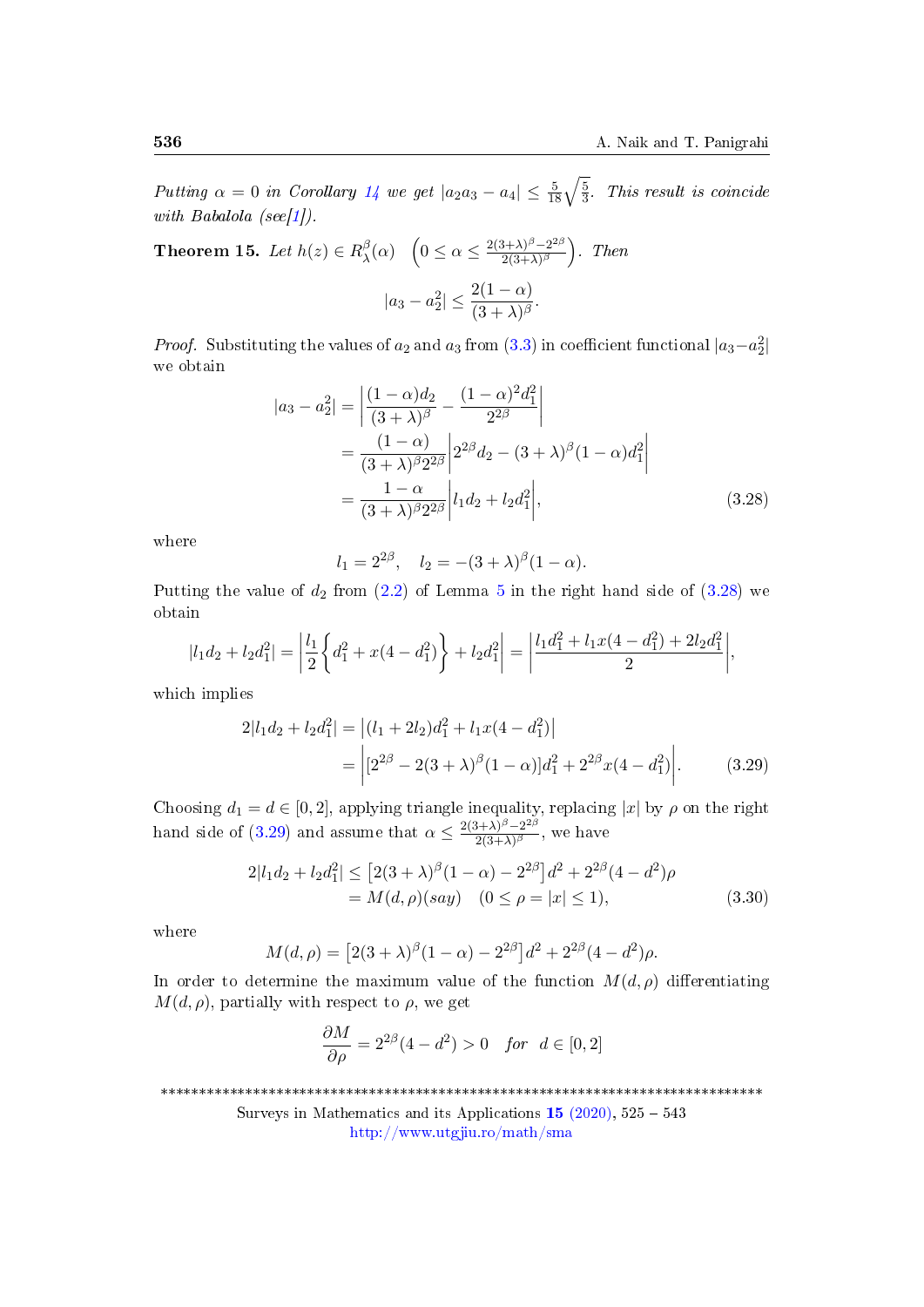For  $0 < d < 2$ ,  $\frac{\partial M}{\partial \rho} > 0$ . Hence the function  $M(d, \rho)$  is an increasing function of  $\rho$ . The maximum value of M occurs at  $\rho = 1$  and given by

<span id="page-12-0"></span>
$$
max_{0 \le \rho \le 1} M(d, \rho) = M(d, 1) = N(d)
$$

where

$$
N(d) = [2(3+\lambda)^{\beta}(1-\alpha) - 2^{2\beta}]d^2 + 2^{2\beta}(4-d^2)
$$
  
= 
$$
[2(3+\lambda)^{\beta}(1-\alpha) - 2^{2\beta+1}]d^2 + 2^{2\beta+2}.
$$
 (3.31)

Now

$$
N'(d) = 4[(3+\lambda)^{\beta}(1-\alpha) - 2^{2\beta}]d \le 0, \quad \forall \quad d \in [0,2], \quad \alpha \in \left[0, \frac{2(3+\lambda)^{\beta} - 2^{2\beta}}{2(3+\lambda)^{\beta}}\right].
$$

Therefore  $N(d)$  becomes a decreasing function of d whose maximum value occur at  $d = 0$ . From  $(3.31)$  we get

<span id="page-12-1"></span>
$$
max_{0 \le d \le 2} N(d) = N(0) = 2^{2\beta + 2}.
$$
\n(3.32)

It follows from  $(3.30)$  and  $(3.32)$  that

<span id="page-12-2"></span>
$$
|l_1d_2 + l_2d_1^2| \le 2^{2\beta + 1}.\tag{3.33}
$$

Using  $(3.33)$  in  $(3.28)$  gives

$$
|a_3 - a_2^2| \le \frac{1 - \alpha}{(3 + \lambda)^{\beta} 2^{2\beta}} 2^{2\beta + 1} = \frac{2(1 - \alpha)}{(3 + \lambda)^{\beta}}
$$

The proof of Theorem [15](#page-11-3) is thus completed.

**Remark 16.** Taking  $\lambda = 0$ ,  $\beta = 1$  in Theorem [15](#page-11-3) we get the estimate of  $|a_3 - a_2^2| \leq$ 2  $\frac{2}{3}(1-\alpha)$ , studied by Vamshree Krishna et. al [\[48\]](#page-17-6).

**Remark 17.** Letting  $\lambda = 0$ ,  $\beta = 1$  and  $\alpha = 0$  we get the results  $|a_3 - a_2^2| \leq \frac{2}{3}$  due to Babalola [\[1\]](#page-13-2)

<span id="page-12-3"></span>Theorem 18. Let  $f \in R_{\lambda}^{\beta}$  $\frac{\beta}{\lambda}(\alpha)$ . Then

$$
|h_3(1)| \le \frac{4(1-\alpha)^2}{(3+\lambda)^{\beta}} \left[ \frac{2(1-\alpha)}{(3+\lambda)^{2\beta}} + \frac{[3(3+\lambda)^{\beta} - 2^{\beta+1}(1+\alpha)]^{\frac{3}{2}}}{3\sqrt{3}4^{2\beta}[(3+\lambda)^{\beta} - 2^{\beta}]^{\frac{1}{2}}} + \frac{1}{(5+\lambda)^{\beta}} \right]
$$

\*\*\*\*\*\*\*\*\*\*\*\*\*\*\*\*\*\*\*\*\*\*\*\*\*\*\*\*\*\*\*\*\*\*\*\*\*\*\*\*\*\*\*\*\*\*\*\*\*\*\*\*\*\*\*\*\*\*\*\*\*\*\*\*\*\*\*\*\*\*\*\*\*\*\*\*\*\*

Surveys in Mathematics and its Applications  $15$  [\(2020\),](http://www.utgjiu.ro/math/sma/v15/v15.html)  $525 - 543$ <http://www.utgjiu.ro/math/sma>

 $\Box$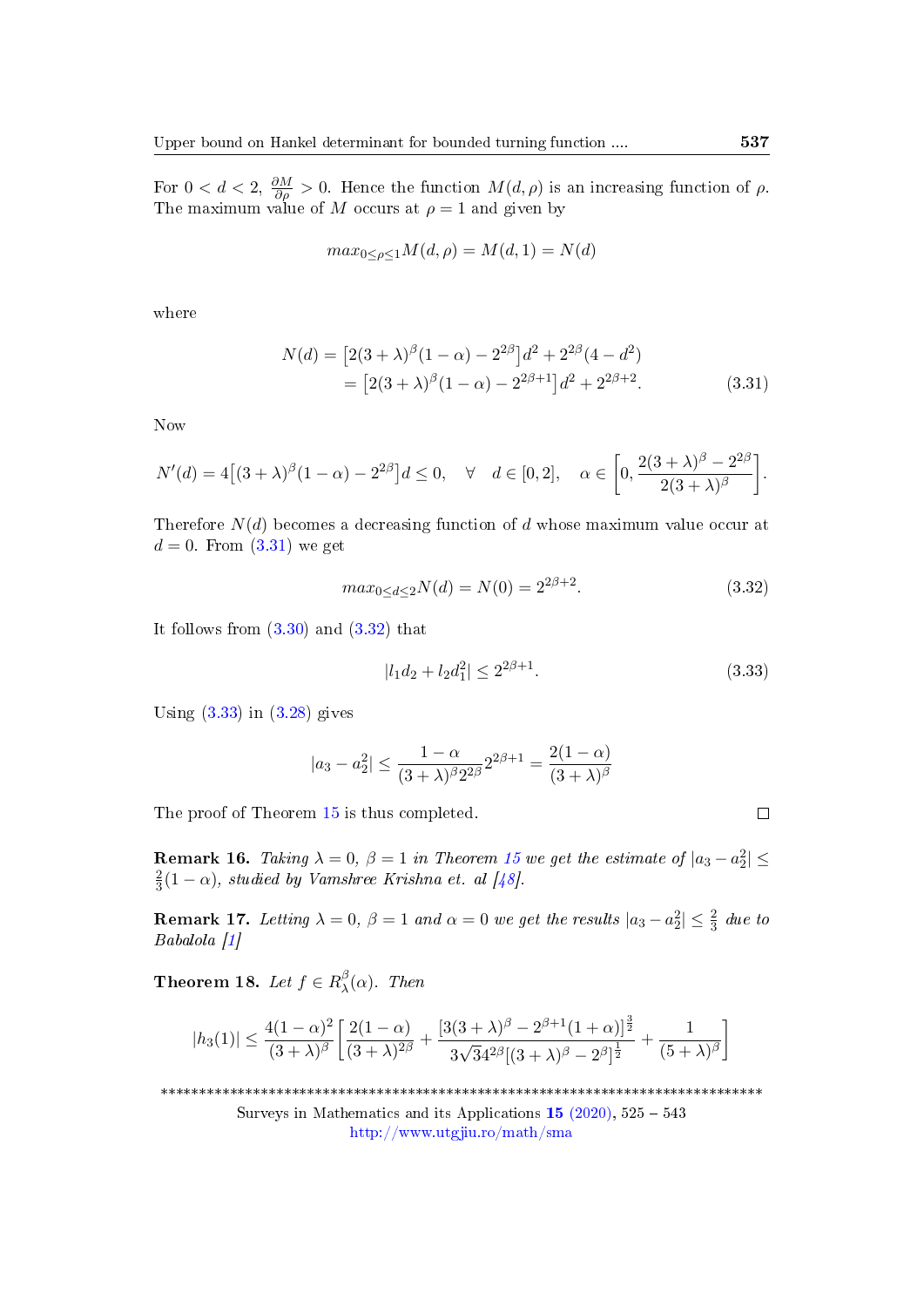$\Box$ 

*Proof.* Using the results from Theorem  $6, 8, 12$  $6, 8, 12$  $6, 8, 12$  $6, 8, 12$  $6, 8, 12$  and  $15$  in  $(1.3)$  we obtain

$$
H_{3}(1) \leq \frac{2(1-\alpha)}{(3+\lambda)^{\beta}} \frac{4(1-\alpha)^{2}}{(3+\lambda)^{2\beta}} + \frac{2(1-\alpha)}{4^{\beta}} \frac{2(1-\alpha)[3(3+\lambda)^{\beta} - 2^{\beta+1}(1+\alpha)]^{\frac{3}{2}}}{3\sqrt{3}4^{\beta}(3+\lambda)^{\beta}[(3+\lambda)^{\beta} - 2^{\beta}]^{\frac{1}{2}}} + \frac{2(1-\alpha)}{(5+\lambda)^{\beta}} \frac{2(1-\alpha)}{(3+\lambda)^{\beta}} = \frac{8(1-\alpha)^{3}}{(3+\lambda)^{3\beta}} + \frac{4(1-\alpha)^{2}[3(3+\lambda)^{\beta} - 2^{\beta+1}(1+\alpha)]^{\frac{3}{2}}}{4^{2\beta}3\sqrt{3}(3+\lambda)^{\beta}[(3+\lambda)^{\beta} - 2^{\beta}]^{\frac{1}{2}}} + \frac{4(1-\alpha)^{2}}{(3+\lambda)^{\beta}(5+\lambda)^{\beta}} = \frac{4(1-\alpha)^{2}}{(3+\lambda)^{\beta}} \left[ \frac{2(1-\alpha)}{(3+\lambda)^{2\beta}} + \frac{[3(3+\lambda)^{\beta} - 2^{\beta+1}(1+\alpha)]^{\frac{3}{2}}}{3\sqrt{3}4^{2\beta}[(3+\lambda)^{\beta} - 2^{\beta}]^{\frac{1}{2}}} + \frac{1}{(5+\lambda)^{\beta}} \right].
$$

This complete the proof of Theorem [18.](#page-12-3)

**Remark 19.** Putting  $\lambda = 0$ ,  $\beta = 1$  in above theorem we get the results due to Vamshree Krishan (see[\[48\]](#page-17-6)).

**Remark 20.** Putting  $\lambda = 0$ ,  $\beta = 1$ ,  $\alpha = 0$  in Theorem [18](#page-12-3) we get the results of  $Babalola$  (see[\[1\]](#page-13-2)).

Acknowledgment:The authors would like to thank to the editor and anonymous referees for reading the manuscript carefully and give their comments and suggestions which improve the contents of the manuscript. The present investigation of the second-named author is supported by CSIR research project scheme no:  $25(0278)$ 17 / EMR-II, New Delhi, India.

### References

- <span id="page-13-2"></span>[1] K. O. Babalola, On  $H_3(1)$  Hankel determinant for some classes of univalent function, Inequal. Theor. Appl.,  $6(2007)$ , 1-7.
- <span id="page-13-1"></span>[2] D. Bansal, Upper bound of second Hankel determinant for a new class of analytic functions, Appl. Math. Lett., 26(2013), 103-107. [MR2971408.](http://www.ams.org/mathscinet-getitem?mr=2971408) [Zbl 1250.30006.](https://zbmath.org/?q=an:1250.30006)
- <span id="page-13-3"></span>[3] D. Bansal, S. Maharana and J. K. Prajapat, Third order Hankel determinant for certain univalent functions, J. Korean Math. Soc.,  $52(6)(2015)$ , 1139-1148. [MR3418550.](http://www.ams.org/mathscinet-getitem?mr=3418550) [Zbl 1328.30005.](https://zbmath.org/?q=an:1328.30005)
- <span id="page-13-0"></span>[4] B. Bhowmik, S. Ponnusamy and K. J. Wirths, On the Fekete-Szegö problem for the concave univalent functions, J. Math. Anal. Appl.,  $373(2011)$ ,  $432-438$ . [MR2720694](http://www.ams.org/mathscinet-getitem?mr=2720694) [Zbl 1202.30015.](https://zbmath.org/?q=an:1202.30015)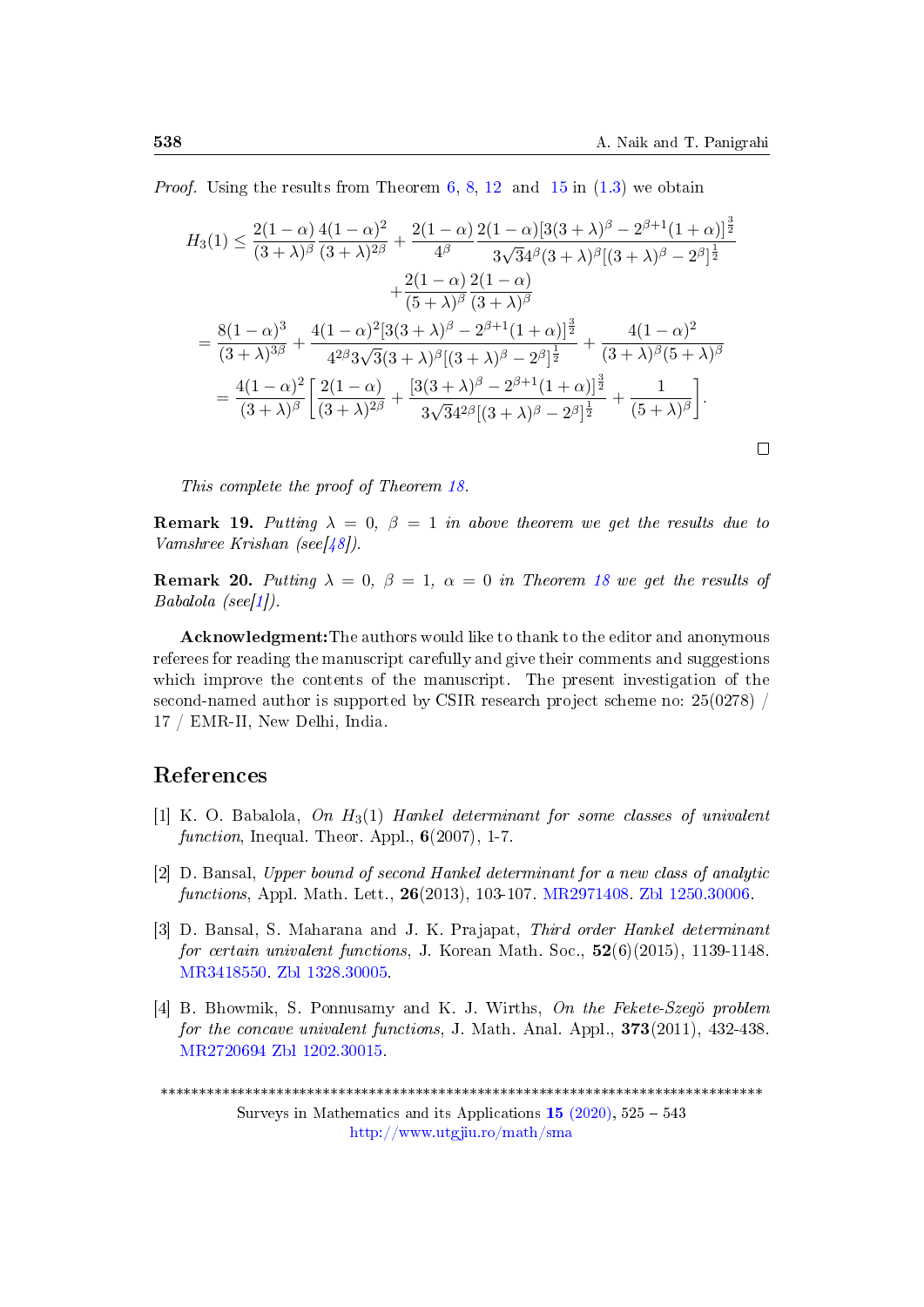- <span id="page-14-5"></span>[5] D. G. Cantor, *Power series with the integral coefficients*, Bull. Amer. Math. Soc., 69(1963), 362-366. [MR0151581.](http://www.ams.org/mathscinet-getitem?mr=0151581) [Zbl 0112.29901.](https://zbmath.org/?q=an:0112.29901)
- <span id="page-14-10"></span>[6] E. Deniz and L. Budak, Second Hankel determinant for certain analytic functions satisfying subordinate condition, Math. Slovaca,  $68(2)(2018)$ , 463-371. [MR3783399.](http://www.ams.org/mathscinet-getitem?mr=3783399) [Zbl 06856356.](https://zbmath.org/?q=an:06856356)
- <span id="page-14-3"></span>[7] P. Dienes, The Taylor Series, Dover, New York, 1957. [MR0089895](http://www.ams.org/mathscinet-getitem?mr=0089895) [Zbl](https://zbmath.org/?q=an:0078.05901) [0078.05901.](https://zbmath.org/?q=an:0078.05901)
- <span id="page-14-1"></span>[8] C. F. Dunkl, *Differential-difference operators associated to reflection groups*, Trans. Amer. Math. Soc., 311(1989), 164-183. [MR0951883.](http://www.ams.org/mathscinet-getitem?mr=0951883) [Zbl 0652.33004.](https://zbmath.org/?q=an:0652.33004)
- <span id="page-14-12"></span>[9] P. L. Duren, Univalent Function, Gurundlehren der Mathematicschen Wissenschaften, Vol.259, Springer-Verlag, New York, Berlin, Heidelberg and Tokoyo, 1983. [MR0708494.](http://www.ams.org/mathscinet-getitem?mr=0708494) [Zbl 0514.30001.](https://zbmath.org/?q=an:0514.30001)
- <span id="page-14-4"></span>[10] A. Edrei, Sur les determinants recurrent set les singularities dune function done por son development de Taylor, Compos. Math., 7(1939), 20-88. [MR0001285.](http://www.ams.org/mathscinet-getitem?mr=0001285) [Zbl](https://zbmath.org/?q=an:0021.330051) [0021.33005.](https://zbmath.org/?q=an:0021.330051)
- <span id="page-14-7"></span>[11] R. Ehrenborg, The Hankel determinant of exponential polynomials, Amer. Math. Monthly, 107(2000), 557-560. [MR1767065.](http://www.ams.org/mathscinet-getitem?mr=1767065) [Zbl 0985.15006.](https://zbmath.org/?q=an:0985.15006)
- <span id="page-14-8"></span>[12] M. Fekete and G. Szegö, Eine Bermerkung über ungerade schlichte Funktionen, J. London Math. Soc., 8(1933), 85-89. [MR1574865.](http://www.ams.org/mathscinet-getitem?mr=1574865) [Zbl 0006.35302.](https://zbmath.org/?q=an:0006.35302)
- <span id="page-14-11"></span>[13] P. Gochhayat, A. Prajapat and A. K. Sahoo, *Coefficient estimates of certain* subclasses of analytic functions associated with Hohlov operator, Asian European J. Math., (2021), DOI: 10.1142/S1793557121500212.
- <span id="page-14-9"></span>[14] T. Gronwall, Some remarks on conformal representation, Ann. of. Math., 16(1914-15), 72-76. [MR1502490.](http://www.ams.org/mathscinet-getitem?mr=1502490) [JFM 45.0672.01.](https://zbmath.org/?q=an:45.0672.01)
- <span id="page-14-6"></span>[15] W. K. Hayman, On second Hankel determinant of mean univalent functions, Proc. London Math. Soc., 18(3)(1968), 77-94. [MR0219715,](http://www.ams.org/mathscinet-getitem?mr=0219715) [Zbl 0158.32101.](https://zbmath.org/?q=an:0158.32101)
- <span id="page-14-2"></span>[16] R. W. Ibrahim, New classes of analytic functions determined by a modified  $differential-difference operator in complex domain, Karbala Int. J. Modern Sci.$  $3(1)(2017), 53-58.$
- <span id="page-14-0"></span>[17] R. W. Ibrahim and M. Darus, Subordination inequalities of a new Sălăgean $difference\ operator$ , Int. J. Math. Comput. Sci.,  $14(3)(2019)$ , 573-582. [MR3959386.](href="http://www.ams.org/mathscinet-getitem?mr=3959386) [Zbl 1417.30011.](https://zbmath.org/?q=an:1417.30011)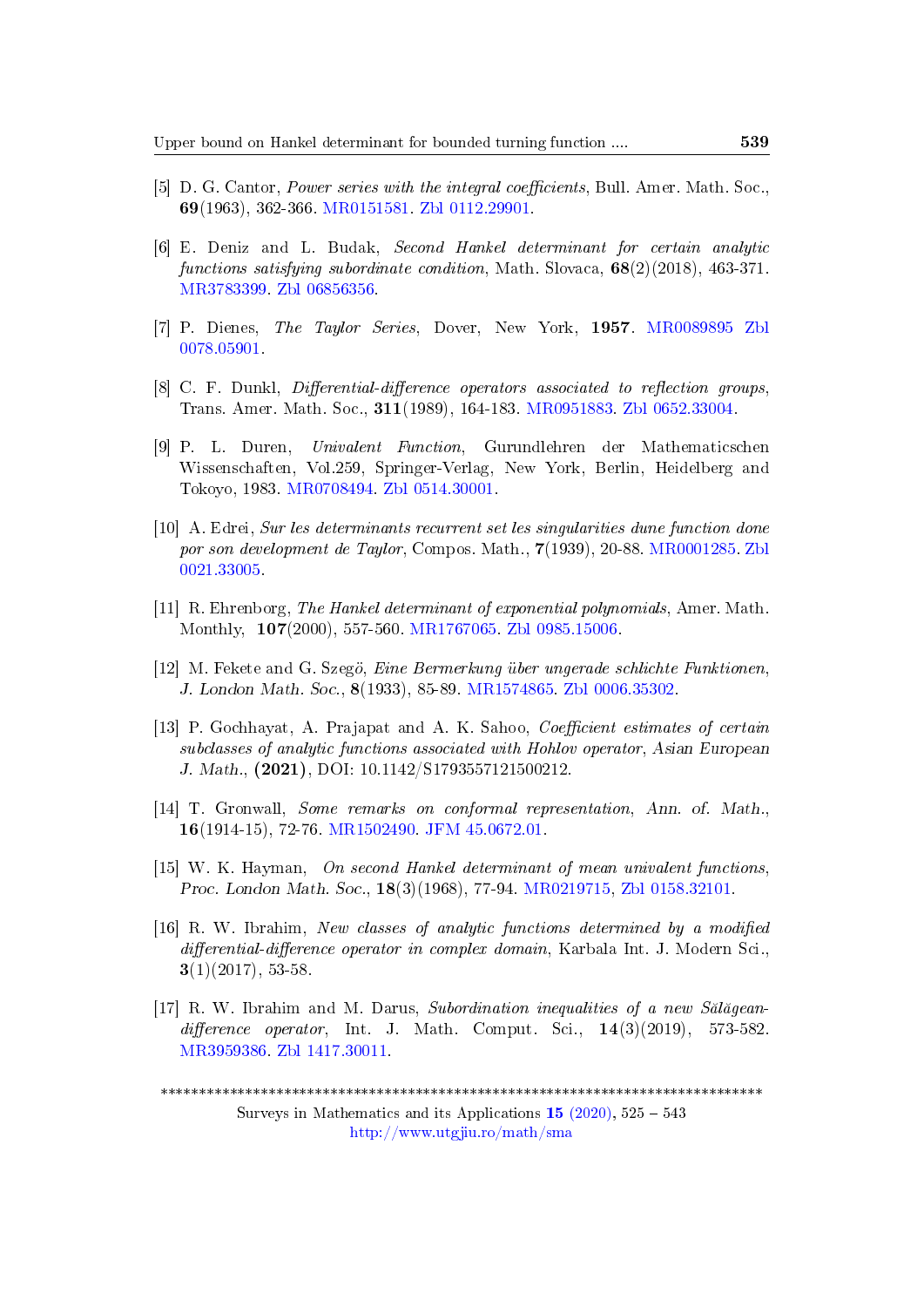- <span id="page-15-0"></span>[18] R. W. Ibrahim and M. Darus, Univalent functions formulated by the  $S\ddot{\alpha}l\ddot{\alpha}qean-difference operator$ , Int. J. Anal. Appl., 17 (4) (2019), 652-658. Doi: 10.28924/2291-8639. [Zbl 1438.30052.](https://zbmath.org/?q=an:1438.30052)
- <span id="page-15-4"></span>[19] A. Janteng, S. A. Halim and M. Darus, Coefficient inequality for a function whose derivative has a positive real part, J. Inequal Pure Appl. Math.,  $7(2)(2006)$ , Art. 50, 5 pages. [MR2221331.](http://www.ams.org/mathscinet-getitem?mr=2221331) [Zbl 1134.30310](https://zbmath.org/?q=1134.30310)
- <span id="page-15-5"></span>[20] A. Janteng, S. A. Halim and M. Darus, Hankel determinant for starlike and convex functions, Int. J. Math. Anal., 1(13)(2007), 619-625. [MR2370200.](http://www.ams.org/mathscinet-getitem?mr=2370200) [Zbl](https://zbmath.org/?q=1137.30308) [1137.30308](https://zbmath.org/?q=1137.30308)
- <span id="page-15-9"></span>[21] L. Jena and T. Panigrahi, Upper bounds of second Hankel determinant for generalized Sakaguchi type spiral-like functions, Bol. Soc. Paran. Mat., 35(3)(2017), 263-272. [MR3573641.](http://www.ams.org/mathscinet-getitem?mr=3573641)
- <span id="page-15-1"></span> $[22]$  F. R. Keogh and E. P. Merkes, A coefficient inequality for certain classes of analytic functions, Proc. Amer. Math. Soc.,  $20(1969)$ , 8-12. [MR0232926.](http://www.ams.org/mathscinet-getitem?mr=0232926) [Zbl](https://zbmath.org/?q=0165.09102) [0165.09102.](https://zbmath.org/?q=0165.09102)
- <span id="page-15-2"></span>[23] W. Koepf, On the Fekete-Szegö problem for close-to-convex functions, Proc. Amer. Math. Soc., 101(1987), 89-95. [MR0897076.](http://www.ams.org/mathscinet-getitem?mr=0897076) [Zbl 0635.30019.](https://zbmath.org/?q=0635.30019)
- <span id="page-15-7"></span>[24] D. V. Krishna and T. Ramreddy, Hankel determinant for starlike and convex functions of order alpha, Tbilisi Math. J.,  $5(1)(2012)$ , 65-76. [MR3006759.](http://www.ams.org/mathscinet-getitem?mr=3006759) [Zbl](https://zbmath.org/?q=1279.30017) [1279.30017.](https://zbmath.org/?q=1279.30017)
- <span id="page-15-6"></span>[25] S. K. Lee, V. Ravichandran and S. Supramaniam, Bounds for the second Hankel determinants of certain univalent functions, J. Inequal. Appl., 2013, 281 (2013). [MR3073988.](http://www.ams.org/mathscinet-getitem?mr=3073988) [Zbl 1302.30018.](https://zbmath.org/?q=1302.30018)
- <span id="page-15-10"></span>[26] R. J. Libera and E. J. Zlotkiewicz, Early coefficient of the inverse of a regular convex function, Proc. Amer. Math. Soc., 85(2) (1982), 225-230 [MR0652447.](http://www.ams.org/mathscinet-getitem?mr=0652447) [Zbl](https://zbmath.org/?q=0464.30019) [0464.30019.](https://zbmath.org/?q=0464.30019)
- <span id="page-15-11"></span>[27] R. J. Libera and E. J. Zlotkiewicz, Coefficient bounds for the inverse of a function with derivative in  $P$ , Proc. Amer. Math. Soc.,  $87(2)$  (1983), 251-257. [MR0681830.](http://www.ams.org/mathscinet-getitem?mr=0681830) [Zbl 0488.30010.](https://zbmath.org/?q=0488.30010)
- <span id="page-15-8"></span>[28] A. K. Mishra and P. Gochhayat, Second Hankel determinant for a class of analytic functions defined by fractional derivative, Int. J. Math. Math. Sci., 2008(2008), Art. ID:153280; 10 Pages. [MR2392999.](http://www.ams.org/mathscinet-getitem?mr=2392999) [Zbl 1158.30308.](https://zbmath.org/?q=1158.30308)
- <span id="page-15-3"></span>[29] A. K. Mishra and T. Panigrahi, The Fekete-Szegö problem for a class defined by Hohlov operator, Acta Univ. Apul., 29(2012), 241-254. [MR3015070.](http://www.ams.org/mathscinet-getitem?mr=3015070) [Zbl](https://zbmath.org/?q=1289.30083) [1289.30083.](https://zbmath.org/?q=1289.30083)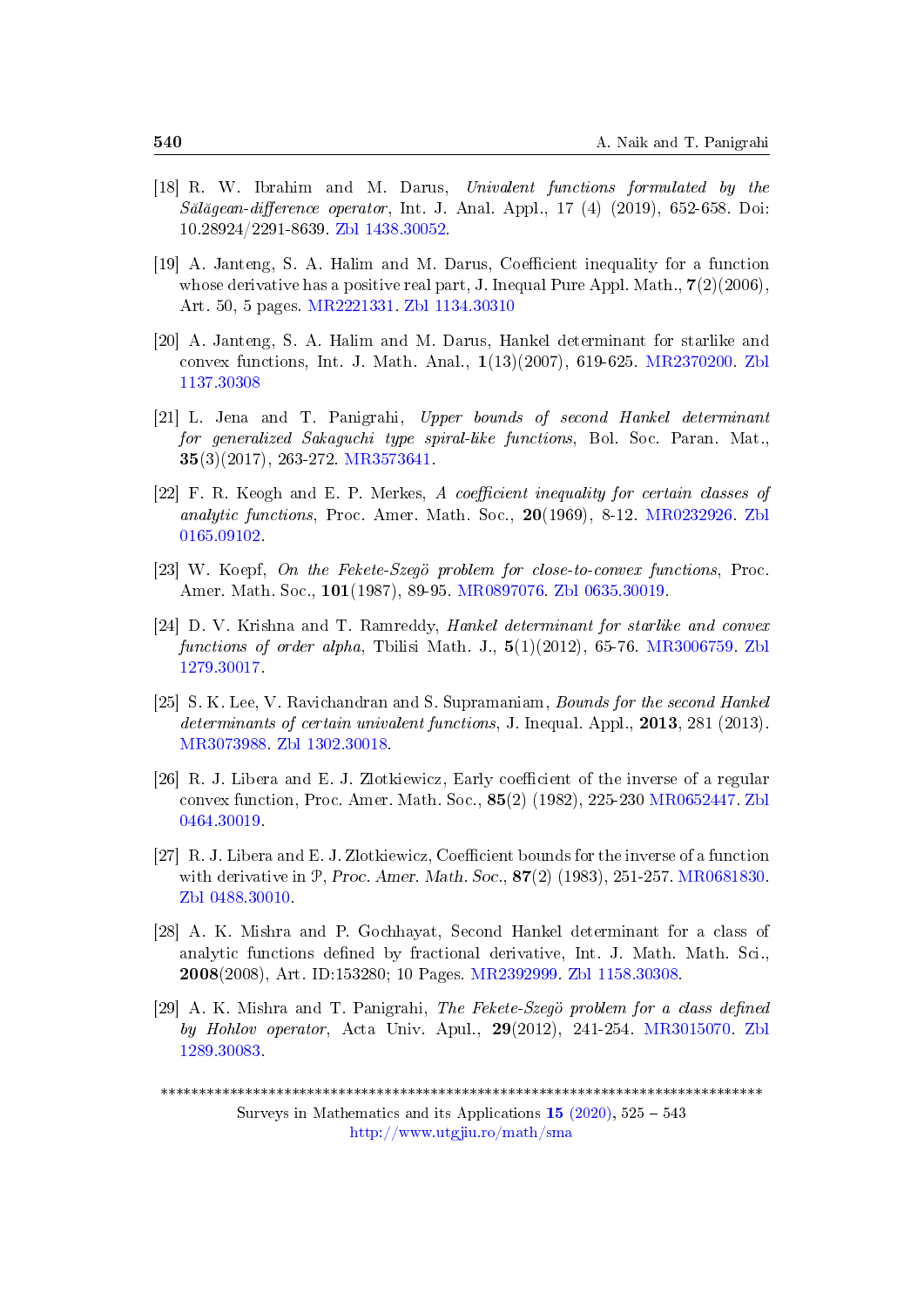- <span id="page-16-8"></span>[30] R. N. Mohapatra and T. Panigrahi, Second Hankel determinant for a class of analytic functions defined by Komantu integral operator, Rend. Mat. Appl., 41(1)(2020), 51-58. [Zbl 07195400.](https://zbmath.org/?q=07195400)
- <span id="page-16-10"></span>[31] A. K. Mishra, J. K. Prajapat and S. Maharana, *Bounds on Hankel determinant* for starlike and convex functions with respect to symmetric points, Cogent Math., 3:1(2016), 1160557, DOI: 10.1080/23311835.2016.110557. [MR3625325.](http://www.ams.org/mathscinet-getitem?mr=3625325) [Zbl 1426.30009.](https://zbmath.org/?q=1426.30009)
- <span id="page-16-0"></span>[32] J. W. Noonan and D. K. Thomas, On the second Hankel determinant of areally mean p-valent functions, Trans. Amer. Math. Soc.,  $223(2)(1976)$ , 337-346. [MR0422607.](http://www.ams.org/mathscinet-getitem?mr=0422607) [Zbl 0346.30012.](https://zbmath.org/?q=0346.30012)
- <span id="page-16-7"></span>[33] S. Owa and H. M. Srivastava, Univalent and starlike generalized hypergeometric functions, Canad. J. Math., 39(5)(1987), 1057-1077. [MR0918587.](http://www.ams.org/mathscinet-getitem?mr=0918587) [Zbl 0611.33007.](https://zbmath.org/?q=0611.33007)
- <span id="page-16-3"></span>[34] T. Panigrahi and G. Murugusundarmoorthy, The Fekete-Szegö inequality for subclass of analytic functions of complex order, Adv. Studies Contemp. Math., 24(1)(2014), 67-75. [MR3157409](http://www.ams.org/mathscinet-getitem?mr=3157409) [Zbl 1297.30029.](https://zbmath.org/?q=1297.30029)
- <span id="page-16-4"></span>[35] T. Panigrahi and R. K. Raina, Fekete-Szegö coefficient functional for quasisubordination class, Afr. Mat. 28, No. 5-6 (2017), 707-716. DOI: 10.1007/s13370- 016-0477-1. [MR3687385.]( http://www.ams.org/mathscinet-getitem?mr=3687385) [Zbl 1370.30008.](https://zbmath.org/?q=1370.30008)
- <span id="page-16-5"></span>[36] T. Panigrah and R. K. Raina, Fekete-Szegö problem for generalized Sakaguchi type functions associated with quasi-subordination, Stud. Univ. Babes-Bolyai Math., 63(3)(2018), 329-340. [MR3864364]( http://www.ams.org/mathscinet-getitem?mr=3864364) [Zbl 1438.30082.](https://zbmath.org/?q=1438.30082)
- <span id="page-16-1"></span>[37] Ch. Pommerenke, On the Hankel determinants of univalent functions, Mathematika, 14(1967), 108-112. [MR0215976.](http://www.ams.org/mathscinet-getitem?mr=0215976) [Zbl 0165.09602.](https://zbmath.org/?q=0165.09602)
- <span id="page-16-2"></span>[38] Ch. Pommerenke, On the coefficient and Hankel determinants of univalent functions, J. London Math. Soc., 41(1)(1996), 111-122. [MR0185105.](http://www.ams.org/mathscinet-getitem?mr=0185105) [Zbl](https://zbmath.org/?q=0138.29801) [0138.29801.](https://zbmath.org/?q=0138.29801)
- <span id="page-16-11"></span>[39] M. H. Priya and R. B. Sharma, On a class of bounded turning functions subordinate to a leaf-like domain, J. Phys. Conf. Ser. (2018), DOI: 10.1088/1742-6596/1000/1/012056.
- <span id="page-16-6"></span>[40] T. Ramreddy and D. V. Krishna, Hankel determinant for starlike and convex functions with respect to symmetric points, J. Indian Math. Soc.,  $79(2012)$ , 161-171. [MR2976034.](http://www.ams.org/mathscinet-getitem?mr= MR2976034)
- <span id="page-16-9"></span>[41] M. Raza and S. N. Malik, Upper bound of the third Hankel determinant for a class of analytic functions related with lemiscate of Bernoulli, Int. J. Inequal. Appl., 2013(2013), Art. 412. [MR3339521.](http://www.ams.org/mathscinet-getitem?mr=3339521) [Zbl 1291.30106.](https://zbmath.org/?q=1291.30106)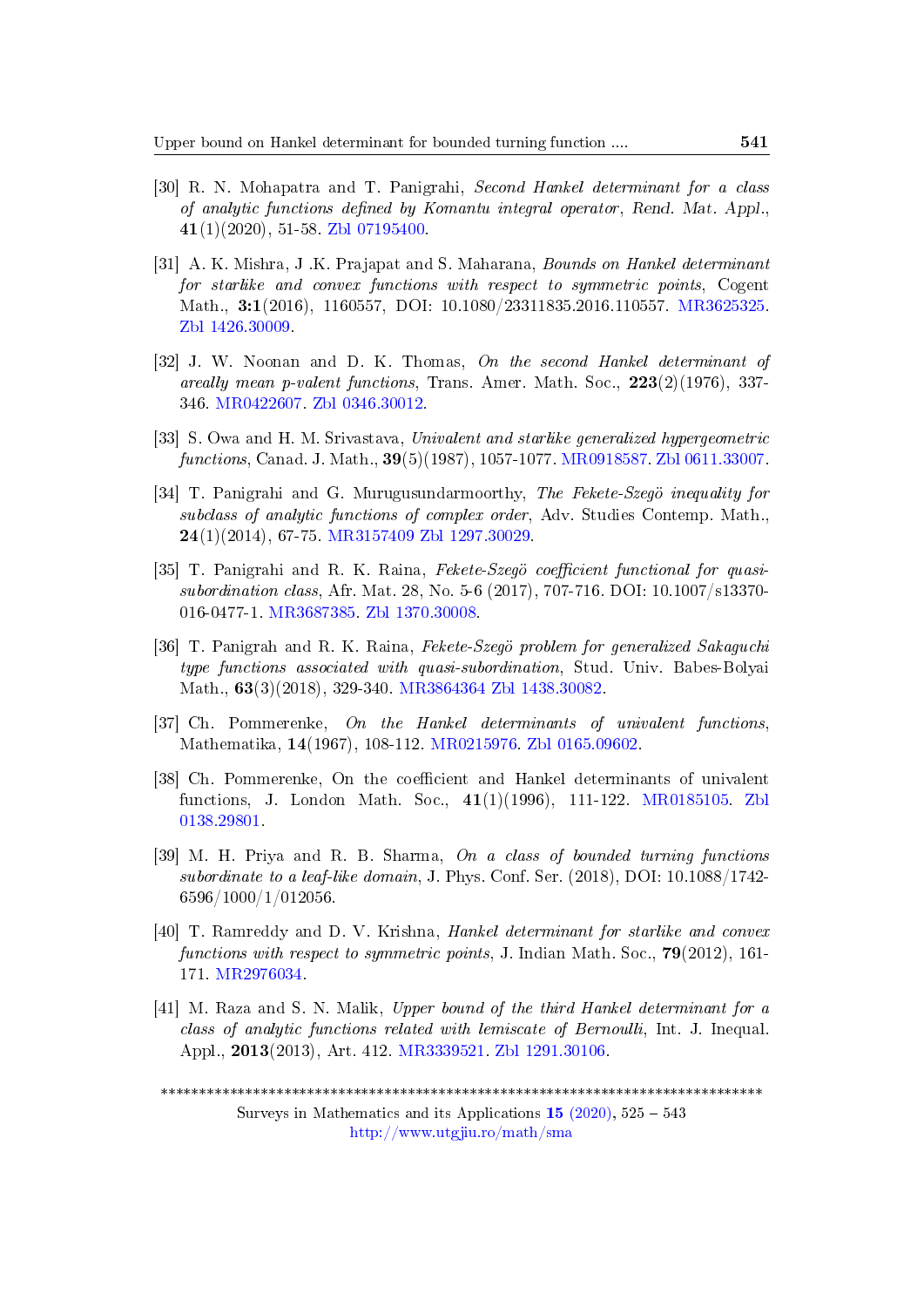- <span id="page-17-2"></span>[42] O. Al-Refai and M. Darus, Second Hankel determinant for a class of analytic function defined by a fractional operator, European J. Sci. Resources,  $28(2)$ (2009), 234-241.
- <span id="page-17-3"></span>[43] A. K. Sahoo and J. Patel, Hankel determinant for a class of analytic functions related with lemniscate of Bernoulli, Int. J. Anal. Appl.,  $6(2)(2014)$ , 170-177. [Zbl](https://zbmath.org/?q=1399.30071) [1399.30071.](https://zbmath.org/?q=1399.30071)
- <span id="page-17-0"></span>[44] G. S. Sălăgean, Subclasses of univalent functions, Complex Analysis-Fifth Rommanian-Finish Seminar, Part-I, Bucharest, 1981, Lecture Notes in Math., Vol. 1013, Springer, Berlin (1983), 362-372. [MR0738107.](http://www.ams.org/mathscinet-getitem?mr=0738107) [Zbl 0531.30009.](https://zbmath.org/?q=0531.30009)
- <span id="page-17-7"></span>[45] P. Sumalatha, R. B. Sharma and M. Hari Priya, The third Hankel determinant for starlike functions with respect to symmetric points subordinate to k-Fibonacci sequence, AIP Conf. Proced., 2112, 020069 (2019). DOI: 10.1063/1.5112254.
- <span id="page-17-8"></span>[46] V. S. Kumar, R. B. Sharma, and M. Haripriya, Third Hankel determinant for Bazilevic functions related to a leaf like domain, AIP Conf. Proc., 2112. DOI: 10.1063/1.5112273.
- <span id="page-17-4"></span>[47] D. V. Krishna and T. Ramreddy, *Coefficient inequality for a function* whose derivative has a positive real part of order  $\alpha$ , Mathematica Bohemica, 140(1)(2015), 43-52. [MR3324418.](http://www.ams.org/mathscinet-getitem?mr=3324418) [Zbl 1349.30056.](https://zbmath.org/?q=1349.30056)
- <span id="page-17-6"></span>[48] D. V. Krishna, B. Venkateswarlu and T. Ramreddy, Third Hankel determinant for bounded turning function of order alpha, J. Nigerian Math. Soc.,  $34(3)(2015)$ , 121-127. [MR3512016.](http://www.ams.org/mathscinet-getitem?mr=3512016) [Zbl 1353.30013.](https://zbmath.org/?q=1353.30013)
- <span id="page-17-5"></span>[49] T. Yavuz, Second Hankel determinant problem for a certain subclass of univalent functions, Int. J. Math. Anal.,  $9(10)(2015)$ , 493-498.
- <span id="page-17-1"></span>[50] P. Zaprawa, Second Hankel determinants for the class of typically real functions, Abstr. Appl. Anal., 2016(2016), Art. ID: 3792367. [MR3459636.](http://www.ams.org/mathscinet-getitem?mr=3459636) [Zbl 06929363.](https://zbmath.org/?q=an:06929363)

A. Naik Department of Mathematics, School of Applied Sciences, KIIT Deemed to be University, Bhubaneswar-751024, Odisha, India. e-mail: avayanaik@gmail.com

T. Panigrahi Department of Mathematics, School of Applied Sciences, KIIT Deemed to be University, Bhubaneswar-751024, Odisha, India. e-mail: trailokyap6@gmail.com

\*\*\*\*\*\*\*\*\*\*\*\*\*\*\*\*\*\*\*\*\*\*\*\*\*\*\*\*\*\*\*\*\*\*\*\*\*\*\*\*\*\*\*\*\*\*\*\*\*\*\*\*\*\*\*\*\*\*\*\*\*\*\*\*\*\*\*\*\*\*\*\*\*\*\*\*\*\*